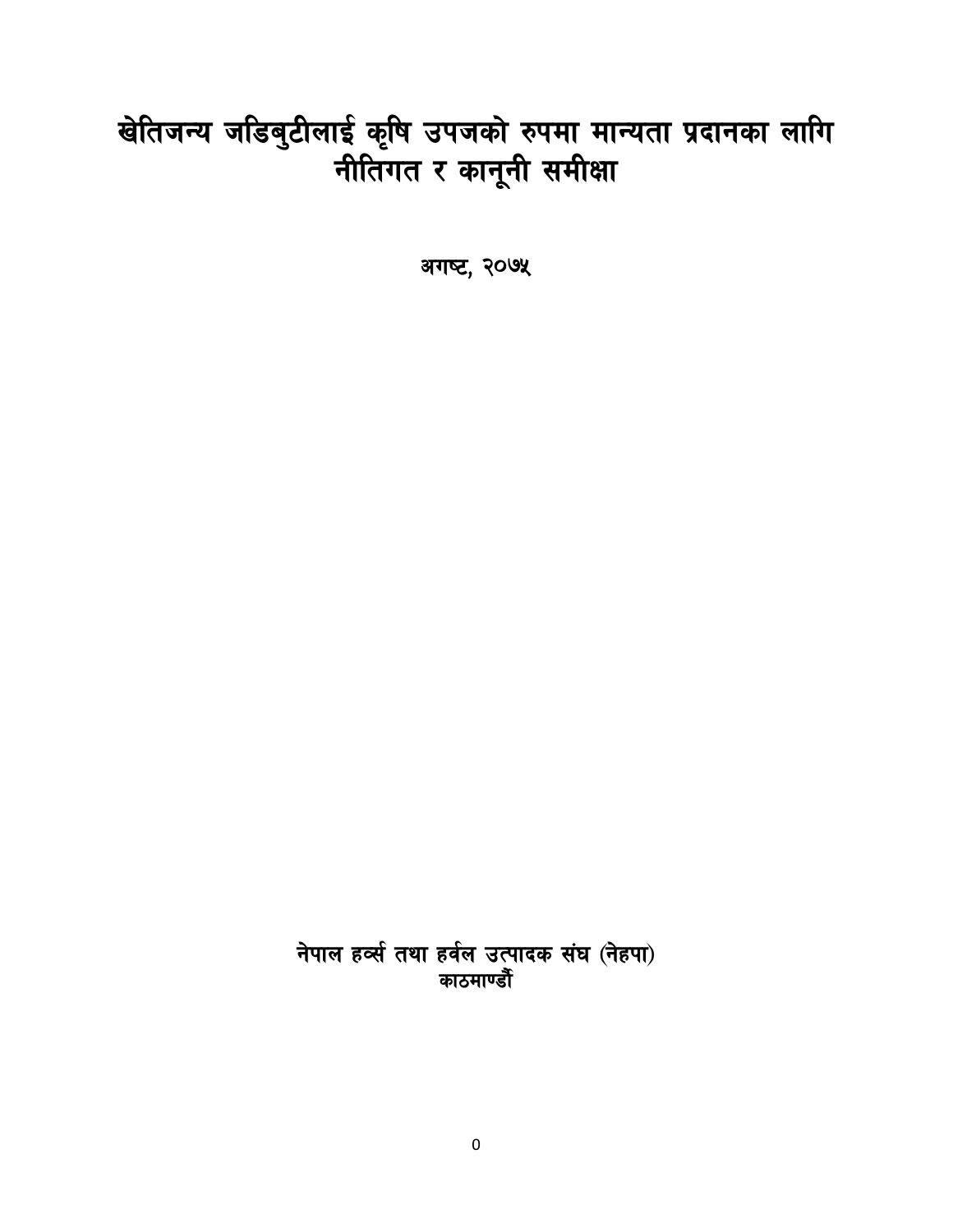## खेतिजन्य जडिबुटीलाई कृषि उपजको रुपमा मान्यता प्रदानका लागि नीतिगत र कानूनी समीक्षा

(चिराइतो, रिट्ठा, अमला, तेजपात, कुरिलो, बोर्फा, सर्पगन्धा, कचुर, केसर, अतिस, टिमुर, सिल्टीमुर, घ्यूकुमारी, क्यामोमाइल, बेल, लप्सी, रुद्राक्ष, बोधिचित्त, च्यूरी, मसलाको पात (इकालिप्टस्), तुलसी, मेन्था, र लेमनग्रास, सिटोनेला. पामारोजा)

#### १. पृष्ठभूमी

व्यापारीकरण र आर्थिक विकासका लागि प्राथमिकीकरण गरेका नेपाल सरकारले  $30$ वटा मध्ये धेरै जसो जडिबुटीहरु किसानको निजी वन तथा कृषि जमिनमा खेति गरी उत्पादन र जडिब्टीहरु आपूर्ती गरिदै आएका छन् (तालिका १)। त्यसैगरी उक्त प्राथमिकीकरणमा नपरेका भएपनि वन नियमावली २०५१ को अनुसूची-३ अन्तर्गत सुचीकृत गरिएका २१५ वटा जडिबुटीहरु मध्ये कैयौं जडिबुटीहरु निजी वन तथा कृषि जमिनमा खेति गरी उत्पादन र आपूर्ति गरिदै आएको छ । यसका साथै वन नियमावली २०५१ को अनुसूची - २७ मा सूचीकृत गरिएका १३ वटा जडिबुटीहरुमध्ये लगभग सबै जडिबुटीहरु निजी वन तथा कृषि जमिनमा खेति गरिदै आएका छन् । यसरी विभिन्न वर्गीकरण तथा अनुसुचीमा सुचीकृत गरिएका जडिबुटीमध्ये लगभग २५ वटा जडिबुटीहरु लामो समयदेखि किसानहरुले निजी वन तथा कृषि जमिनमा खेति गरी उत्पादन र विक्री वितरण गर्दै आएका छन् भन्ने करा विभिन्न अनुभव र अध्ययन अनुसन्धानबाट पुष्टि हुँदै आएको छ । त्यसैले नेपाल सरकारका विभिन्न नीति तथा कार्यक्रमहरुमा किसानका निजी वन र कृषि जमिनमा गरिने जडिब्टी खेति तथा उत्पादन र आपूर्तिलाई महत्व दिई विभिन्न प्रवर्द्धदनात्मक व्यवस्थाहरु गरिएका छन ।

खेति गरिदै आएका जडिब्टीको उत्पादन र बजारीकरणका लागि सरकारी नीति तथा कार्यक्रमहरुमा विभिन्न उत्प्रेरणात्मक व्यवस्थाहरु गरिएको भएपनि वन नियमावली २०५१ को नियम ११ (अनुसूची-३) र नियम ६२ (४ख) ( अनुसूची २७) मा गरिएका व्यवस्थाहरु अनुसार किसानका निजी वन तथा कृषि जमिनमा उत्पादन गरिएका खेतिजन्य जडिबुटीहरुलाई पनि वन क्षेत्रबाट संकलित जडिबुटीको रुपमा गणना र सूचीकरण गरिरएको छ, जसले गर्दा किसानका निजी वन वा कृषि जमिनमा खेति गरी उत्पादन गरिएका जडिबटीको ओसार पसार र विकी वितरणका लागि पनि वन क्षेत्रबाट संकलित जडिब्टी सहरको नियम पालना गरी छोडपुर्जी लिन् पर्ने वा लगत प्रमाणित गराउन् पर्ने व्यवस्था गरिएको छ । यसबाट एकातर्फ जडिब्टी खेति गरी उत्पादन गर्ने किसानहरुका लागि छोडपूर्जी वा लगत प्रमाणितको प्रक्रिया असहज तथा भन्भ्भटिलो हुने र अर्कोतर्फ निजी वन तथा कृषि जमिनमा खेति गरी उत्पादित कृषि उपजको रुपमा रहेका जडिब्टीको ओसार-पसार, प्रशोधन, विक्री वितरण र निर्यातमा संलग्न हने जडिब्टी उद्योगी व्यावसायीहरुले पनि वन क्षेत्रका जडिबुटी सरहको नियम पालना गरी स्थानीय कर तिर्नुपर्ने र विभिन्न निकायको इजाजत पत्र, छोडपुर्जी, लगत प्रमाणित, प्रमाणीकरण जस्ता दस्तावेज प्राप्त गर्ने भज्भ्फोटिलो, लामो र जटिल प्रक्रियाहरु पुरा गर्नुपर्ने अवस्था रहेको छ, जसले गर्दा खेतिजन्य जडिबुटी उत्पादन गर्ने किसान र खेतिजन्य जडिबुटीमा आधारित उद्योगी व्यावसायीहरु समेत निरुत्साहित भई रहन् पर्ने अवस्था रहेको छ ।

त्यसैले वन नियमावली २०५१ मा संशोधन गरी खेतिजन्य जडिबुटीको अलग्गै अनुसुची बनाई खेतिजन्य जडिबुटीको सन्दर्भमा वन क्षेत्रबाट संकलित जडिबुटी सरहको नियम लागु नुहने व्यवस्था गर्नुपर्ने वा खेतिजन्य जडिबुटी उत्पादन र विकी वितरणसम्बन्धी अलग्गै निर्देशिका तर्जुमा गर्ने अवस्था रहेको छ । त्यसैले उक्त कार्य गर्नका लागि नेपालको विद्यमान नीतिगत र कानूनी व्यवस्थाहरु अनुसार के कस्ता विकल्पहरु विद्यमान रहेका छन् भन्ने बारेमा समिक्षा गरी उपयुक्त सुभाव प्रस्ताव गर्ने उद्देश्यले यो दस्तावेज तयार गरिएको हो।

<sup>&</sup>lt;sup>1</sup> अतिस, अमला, ओखर, कटुकी, गुच्ची च्याउ, गर्जुो, चिराईतो, जंगली सयपत्री, जटामसी, भायाउ, टिमुर, तेजपात ∕नेपाली दालचिनी, धसिंगरे, नीम, पदमचाल, पाषणभेद, पाँचऔंले, पिपला, बिष, बोभ्गो, भ्याकुर, मजिठो, यार्सागुम्बा, रिड्डा, लघुपत्र, लौठसल्ला, सुगन्धकोकिला, सुगन्धवाल, सतावरी ∕ कुरीलो र सर्पगन्धा ।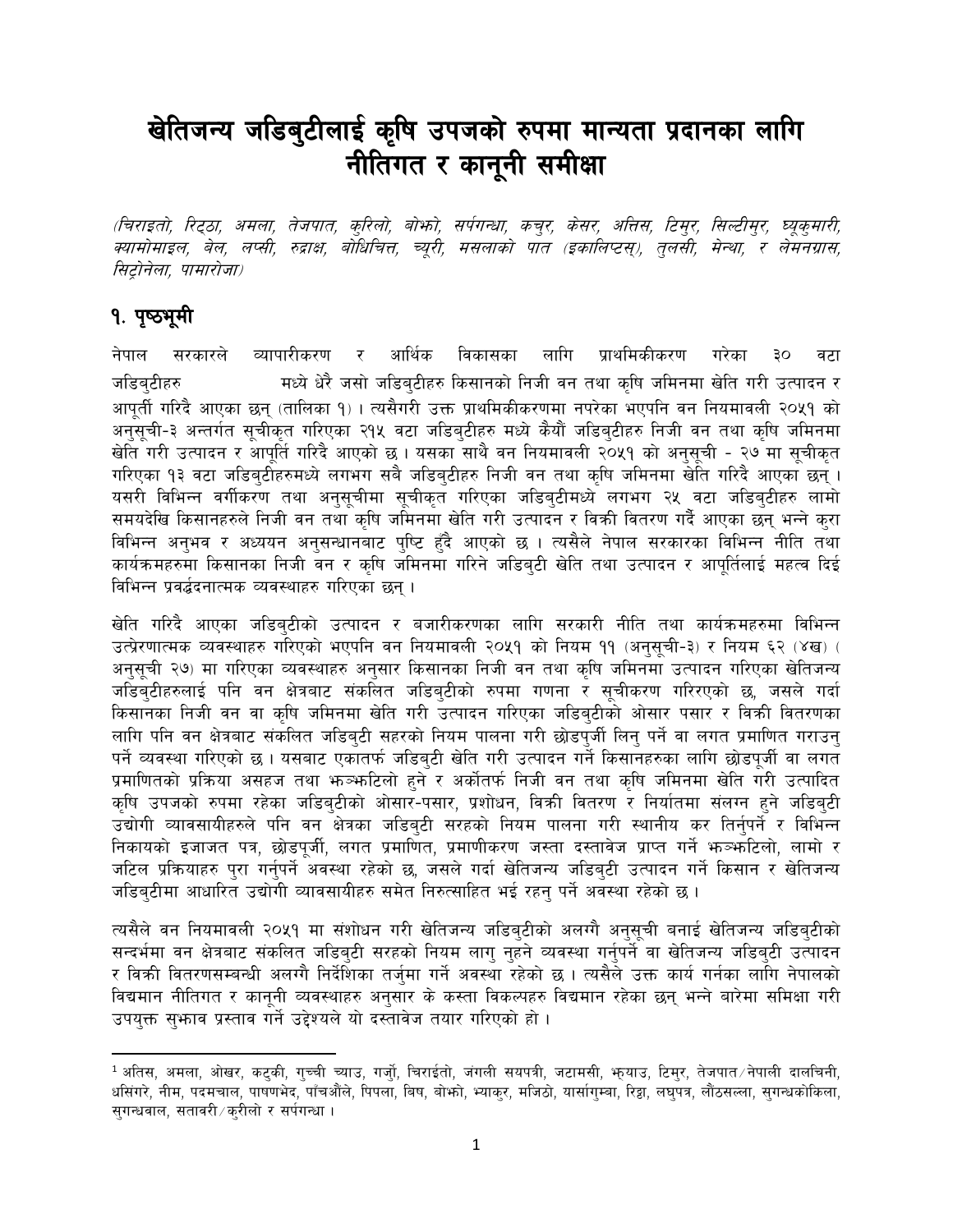#### २. नीतिगत समीक्षाको उद्देश्य

यस नीतिगत समिक्षाको मुख्य उद्देश्य किसानले निजी वन तथा कृषि जमिनमा खेतिगरी उत्पादन गर्दै आएका खेतिजन्य जडिबटीलाई वन पैदावारको रुपमा गणना नगरी खेतिजन्य जडिबटीको रुपमा गणना गरी कृषि उत्पादनको रुपमा मान्यता प्रदान गर्नका लागि के कस्तो व्यवस्था गर्न सकिन्छ भन्ने बारेमा नीतिगत र कानुनी समिक्षा गर्नु रहेको छ। यस समिक्षा पत्रका अन्य उद्देश्यहरु निम्न अनुसार रहेका छन् :

- क्षिजन्य जडिब्टीलाई वन पैदावारको सट्टामा कृषि उत्पादनको रुपमा गणना गर्न वा मान्यता प्रदान गर्नका लागि हाल विद्यमान रहेका नीतिगत तथा कानुनी अवशरहरुको समिक्षा गर्ने ।
- कृषिजन्य जडिब्टीलाई कृषि उत्पादनको रुपमा गणना गर्नका लागि कठिनाई सिर्जना गर्ने कानूनी व्यवस्थाहरु पहिचान गर्ने र
- कृषिजन्य जडिबुटीलाई वन पैदावारको सट्टामा कृषि उत्पादनको रुपमा मान्यता प्रदान गर्नका लागि तर्जुमा गर्न सकिने विभिन्न कानुनी व्यवस्थाबारे सुभाव प्रस्ताव गर्ने।

#### ३. नीतिगत समीक्षा विधि

यस विषयमा नीतिगत समिक्षाका नेपालमा तर्जमा गरिएका जडिबटी खेति प्रवर्द्धनसम्बन्धी विभिन्न नीति तथा कानुन र सरकारी योजना एवं कार्यक्रमहरुको अध्ययन तथा विश्लेषण गरी अवशर र चुनौतिहरुको समिक्षा गरिएको थियो । नीतिगत समिक्षाका क्रममा खासगरी खेतिजन्य जडिब्टीमा आधारित उद्योग व्यवसाय गर्दै आएका उद्योगी व्यवसायी र निजी वन तथा कृषि जमिनमा जडिब्टी उत्पादन गर्दै आएका जडिब्टी किसानहरुले उठाउँदै आएका सवालहरुको पनि अध्ययन गरिएको थियो । यसका साथै जडिब्टीसम्बन्धी नीतिगत तहमा कार्यरत सरकारी निकायका विभिन्न कर्मचारीहरु गरिएका छलफलबाट प्राप्त जानकारी र अवधारणाहरुलाई पनि आधार मानी यो नीगितत समिक्षापत्र तयारी गरिएको हो ।

#### ४. खेतिजन्य जडिबुटीलाई कृषि उपजको रुपमा मान्यता प्रदान गर्ने नीतिगत र कानूनी व्यवस्थाहरु

#### अन्तर्राष्ट्रिय कानूनमा परस्थानीय संरक्षण (जडिबुटी खेति) को मान्यता

**जैविक विविधता महासन्धि १९९२** (CBD) : यस महासन्धिको धारा २ र ९ ले जडिबुटीको रुपमा रहेका जैविक विविधतालाई तिनको प्राकृतिक अवस्था भन्दा बाहिर पनि कृत्रिम परस्थानीय संरक्षण (Ex-situ conservation) गरी सदुपयोग गर्न सकिन्छ भन्ने बारेमा स्पष्ट व्यवस्था गरेको छ । त्यसैले कृषिजन्य जैविक विविधताको रुपमा रहेका जडिबुटीलाई तिनको प्राकृतिक स्थान बाहेक कृषि जमिनमा पनि संरक्षण र संकलन गरी कृषि उपजको रुपमा सदपयोग गर्न सकिन्छ ।

खाद्य र कृषिका लागि वानस्पतिक आनुवंशिक स्रोतसम्बन्धी अन्तर्राष्ट्रिय सन्धि २००१ (International Treaty on Plant Genetic Resources for Food and Agriculture-ITPGRFA): नेपालले समेत अनुमोदन गरेको यस सन्धिको धारा २ ले खाद्य र कृषिका लागि वानस्पतिक आनुवंशिक स्रोतको परस्थानीय संरक्षण (Ex-situ conservation) लाई परिभाषित गर्दै धारा ५ मा खाद्य तथा कृषिका लागि कृषि जमिनमा वानस्पतिक आनुवंशिक स्रोतको सरक्षण, व्यवस्थापन र सद्पयोग गर्न कृषक र स्थानीय समुदायलाई सहयोग र अभिप्रेरित गर्न राज्यले कानून बनाउनु पर्ने व्यवस्था गरिएको छ । यस सन्धिको अनुसूचीमा समावेश गरिएका ६४ वटा खाद्य र कृषिसम्बन्धी वानस्पतिक आनुवंशिक स्रोतहरु अन्तर्गत कैयौं मसलाजन्य जडिब्टीहरु पनि पर्दछन्, जसलाई कृषि उपजको रुपमा मान्यता प्रदान गरिएको छ ।

**सङ्कटापन्न वन्यजन्त् तथा वनस्पतिको अन्तर्राष्ट्रिय व्यापारसम्बन्धी महासन्धि १९७३** (CITES) : यस महासन्धिको धारा ७ मा गरिएको व्यवस्था अनुसार सङ्कटापन्न वनस्पति (खासगरी महासन्धिको अनुसूची २ मा समावेश भएका लोपोन्मूख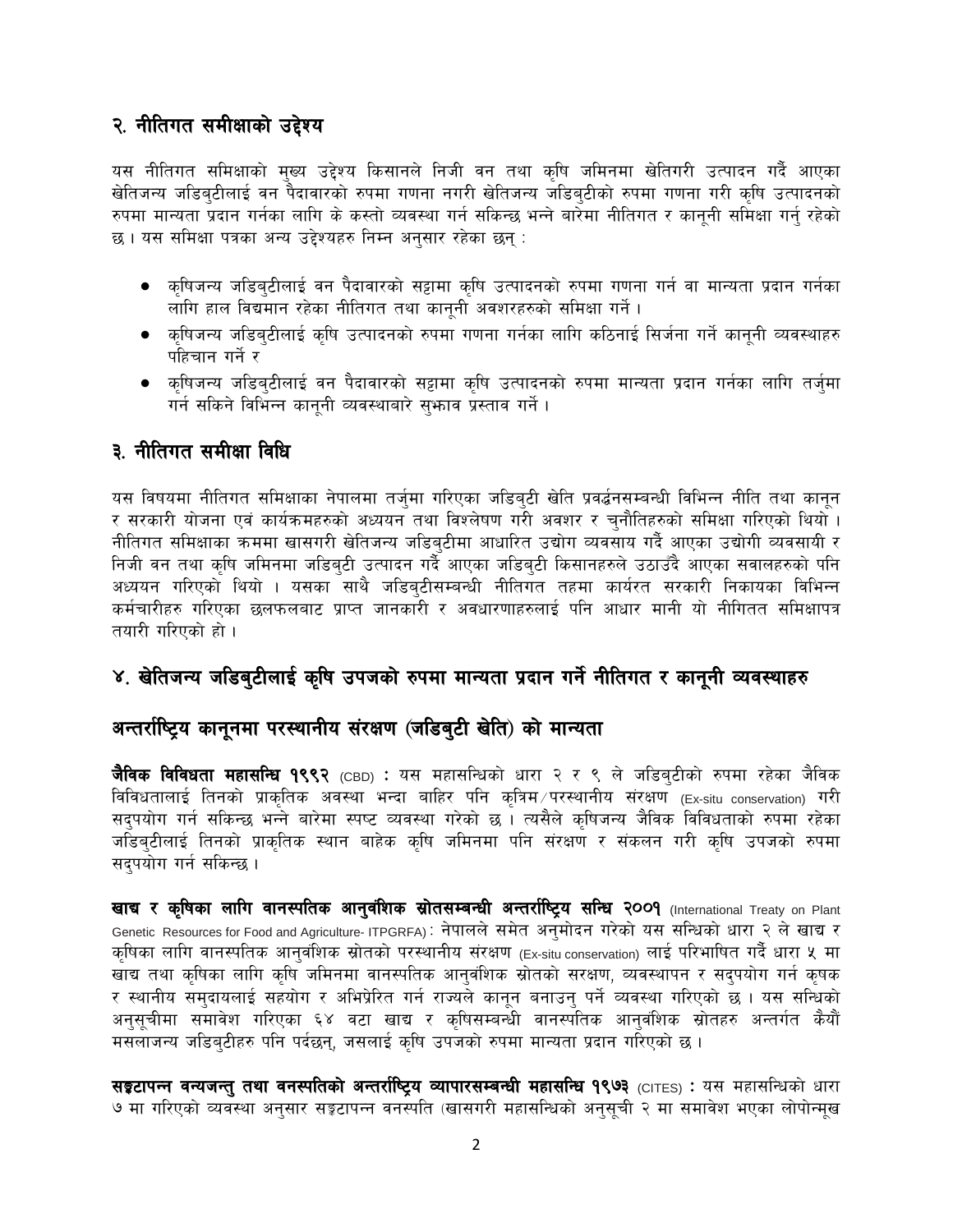वनस्पति) हरुको निजी तथा तथा घरायसी प्रयोगका लागि संरक्षण, उत्पादन र प्रयोग गर्न अनुमति लिन् नपर्ने व्यवस्था गरेको छ, जसका आधारमा किसानले आफनो निजी जग्गा तथा कृषि जमिनमा यस महासन्धि अनुसार नियमन हुने सङ्कटापन्न वनस्पति अन्तर्गत पर्ने कतिपय जडिबटीलाई पनि कषिजन्य उपजको रुपमा उत्पादन गर्न सक्दछन् ।

यसरी विभिन्न अन्तर्राष्ट्रिय कानूनहरुमा जडिबुटीको खेति गर्न सकिने र यसरी खेति गरी उत्पादन गरिएका जडिब्टीलाई कृषि उपजको रुपमा मान्न सकिने व्यवस्था गरिएको छ, जस अनुसार खेतिजन्य जडिब्टीलाई कृषि उपजको रुपमा मान्यता दिने गरी राष्ट्रिय नीति तथा कानूनको तर्जुमा गर्नुपर्ने हुन्छ ।

#### खेतिजन्य जडिबटीलाई कृषि उपजको रुपमा मान्यता प्रदान गर्ने राष्टिय नीति तथा कानुन

नेपालका उद्योग, वाणिज्य, कृषि, कृषि वन, सहकारी र आर्थिक नीति तथा कानून र मार्गदर्शनहरुमा किसानले आफनो कृषि जमिनमा उत्पादन गर्ने खेतिजन्य जडिबुटीलाई कृषि उत्पादनको रुपमा मान्यता प्रदान गर्नेगरी विभिन्न प्रत्यक्ष र अप्रत्यक्ष व्यवस्थाहरु गरिएको छ, जसमध्ये केही मुख्य व्यवस्थाहरु निम्न अनुसार रहेका छन् :

#### वन नियमावली २०५१

वन नियमावली २०५१ को नियम ६४(४ग) मा निजी वनमा जडिबुटी उत्पादन गर्न सकिने र यरी निजी वनमा उत्पादन गरिएका जडिबुटी छोडपूर्जी नलिई ओसार पसार गर्न सकिने व्यवस्था गरिएको छ । यद्यपि वन नियमावलीमा एकातर्फ कृषि जमिनमा उत्पादन गरिएका खेतिजन्य जडिब्टीलाई कृषि उपजको रुपमा मान्यता दिने क्नै व्यवस्था गरिएको छैन भने अर्कोतर्फ निजी वनमा उत्पादन गरिएका जडिब्टीको ओसार पसार गर्दा छोडपूर्जी लिन् नपर्ने व्यवस्था गरिएको भएपनि निजी वनको जडिब्टीलाई पनि वन पैदावारकै रुपमा गणना गर्दै उक्त जडिब्टी ओसार पसार गर्नपूर्व वन कार्यालयबाट लगत प्रमाणित गराउन् पर्ने व्यवस्था गरिएको छ, जसले गर्दा खेति गरिएका जडिब्टी ओसार पसार र विकी वितरणमा कठिनाई उत्पन्न हँदै आएको छ ।

#### सङ्कटापन्न वन्यजन्तु तथा वनस्पतिको अन्तर्राष्ट्रिय व्यापार नियन्त्रण ऐन, २०७३ (पहिलो संशोधन विद्येयक २०७५)

यस विद्येयकको दफा ३(३) र दफा ८(१) केही अपवादात्मक व्यवस्थाहरु गरिएको छ, जस अनुसार कुनै व्यक्तिले निजी जग्गामा प्राकृतिक रुपमा उम्रिएको लोपोन्मुख वनस्पति हर्काउन, सो को नमुना उत्पादन गर्न, राख्न र प्रयोग गर्न सक्नेछ र यसरी लोपोन्मूख वनस्पति हुर्काउन, सो को नमूना उत्पादन गर्न, राख्न र प्रयोग गर्न अनुमति लिनुपर्ने छैन । यद्यपी, यी अपवादात्मक व्यवस्थाहरुमा निजी जग्गामा उत्पादित लोपोन्मुख वनस्पतिको रुपमा रहेका जडिबुटीहरुलाई खेतिजन्य जडिबटीको रुपमा विक्री वितरण र ओसार पसार गर्न पाइने बारेमा स्पष्ट व्यवस्था गरिएको छैन्, जसले गर्दा यी अपवादात्मक व्यवस्थाको प्रभावकारी उपयोगमा कठिनाईहरु रहेका छन् ।

#### औद्योगिक व्यावसाय ऐन २०७३

औद्योगिक व्यावसाय ऐन २०७३ को दफा १४ अनुसार उद्योगको वगीकरण गर्दा कृषि तथा वन पैदावारमा आधारित उद्योगलाई एक महत्वपूर्ण उद्योगको रुपमा वर्गीकरण गरिएको छ, जस अनुसार कृषि वा वन पैदावारमा आधारित कच्चा पदार्थबाट कुनै

(दफा १५ को उपदफा (२) को खण्ड (ग) सँग सम्बन्धित) कृषि तथा वन पैदावारमा आधारित उद्योग ९. जडिबुटी खेती, जडिबुटी प्रशोधन, १८. सामुदायिक, कबुलियति, साभ्रेदारी र निजी वनको स्थापना र व्यवस्थापन, २४. अन्य गैर काष्ठजन्य वन पैदावारमा आधारित उत्पादन ।

औद्योगिक व्यावसाय ऐन २०७३ अनुसूची-४

वस्तु उत्पादन गर्ने वा कृषि वा वन पैदावारसँग सम्बन्धित ऐनको अनुसूची-४ मा उल्लिखित उद्योगहरु कृषि तथा वन पैदावारमा आधारित उद्योगको रुपमा रहेका छन । उक्त ऐनको अनुसुची-४ अनुसार जडिबुटी खेतिलाई पनि एक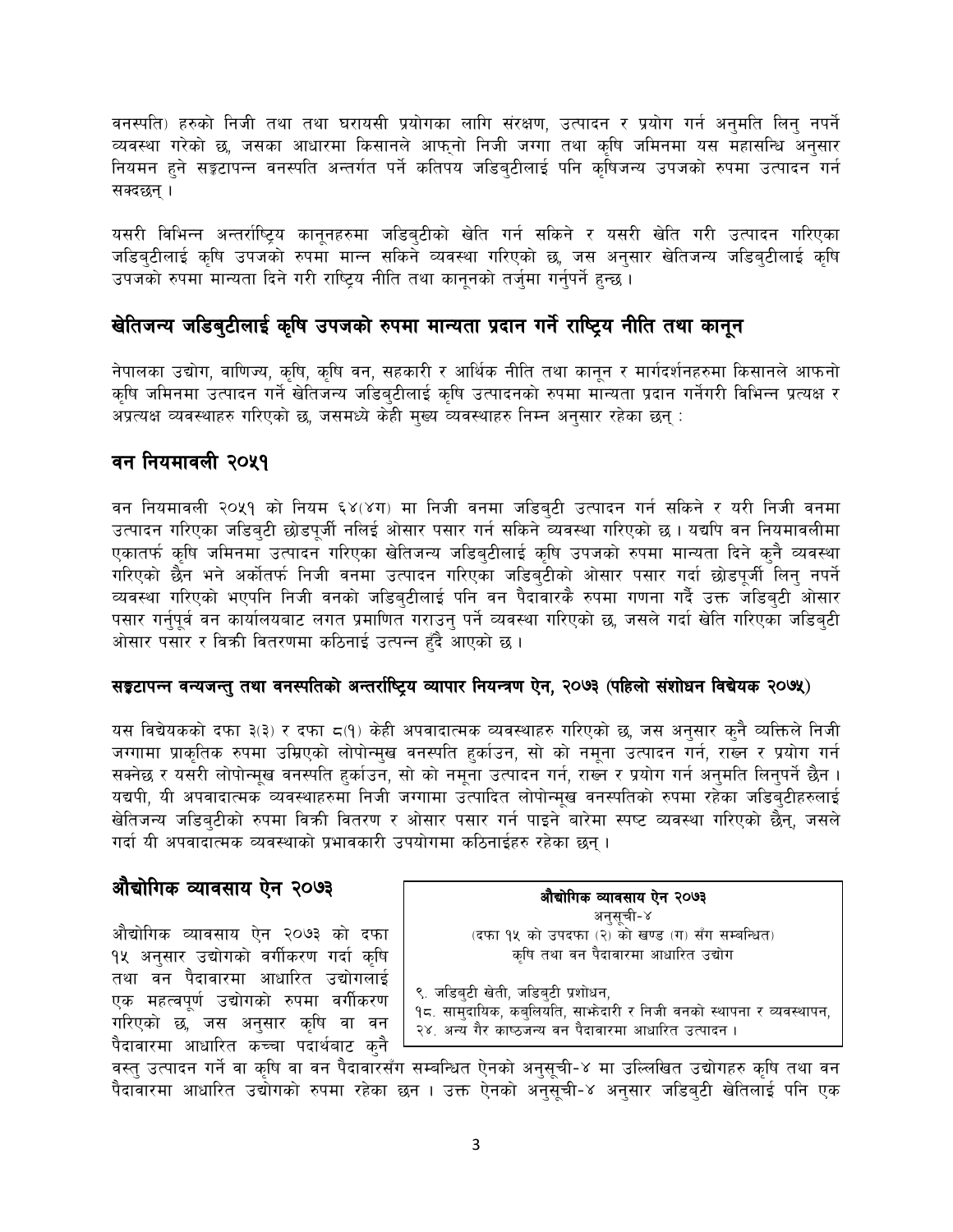प्रकारको उद्योगको रुपमा लिइएको छ, जस अनुसार किसानले आफनो कृषि जमिनमा गर्दै आएको जडिब्टी खेतिबाट उत्पादित जडिब्टीहरु कृषिजन्य उत्पादनको रुपमा रहन्छन् भन्ने क्रालाई यस ऐनको अनुसूची ४ ले स्वीकार गरेको छ । ऐनले जडिब्टी खेतिलाई कृषि तथा वनजन्य उद्यमको रुपमा सूचीकृत गर्न् नै खेति गरी उत्पादन गरिएका जडिब्टीलाई कृषि उपजको रुपमा पनि मान्यता दिनु हो ।

#### आर्थिक ऐन २०७५ (प्रत्येक वर्ष)

प्रत्येक वर्ष तर्जुमा गरिने आर्थिक ऐनमा मूल्य अभिवृद्धि कर ऐन २०५२ को दफा ५ का आधारमा मूल्य अभिवृद्धि कर छुट हुने वस्तुहरुको सूची समावेश गर्ने गरिएको हुन्छ । मूल्य अभिवृद्धि कर छुट हुने वस्तुहरुको सूचीमा सबै भन्दा पहिलो सूचीमा आधारभूत कृषि उत्पादनहरु समावेश गरिएको हुन्छ । प्रत्येक आर्थिक वर्षका लागि तयार गरिदै आएको उक्त सूचीमा जडिब्टीजन्य वस्तुहरुलाई आधारभूत कृषि उत्पादनको रुपमा

| आर्थिक ऐन २०७५                                                      |  |  |  |  |
|---------------------------------------------------------------------|--|--|--|--|
| मूल्य अभिवृद्धि कर ऐन २०५२ को दफा ५(३) सँग सम्बन्धित                |  |  |  |  |
| कर छट हने वस्त् तथा सेवाहरु                                         |  |  |  |  |
| समूह १ : आधारभूत कृषि उत्पादनहरु                                    |  |  |  |  |
| वनस्पतिको गानो, गाठो, जरा                                           |  |  |  |  |
| भा्याउ, सुनाखरी र घाँसहरु                                           |  |  |  |  |
| ● केसर, तेजपात                                                      |  |  |  |  |
| फूलको निमित्त मुख्यत: खेति गरिएका जडिब्टीका अन्य बीउहरु             |  |  |  |  |
| मुख्यतः सुगन्धित वस्तु बनाउने, औषधी बनाउने वा किटनाषक औषधी          |  |  |  |  |
| बनाउने वा यस्तै प्रयोजनका लागि प्रयोग हने खालको , ताजा, चिस्याइएको, |  |  |  |  |
| हिमीकृत वा सुकेको, काटिएको वा नकाटिएको, पिधेको वा नपिधेको वा धुलो   |  |  |  |  |
| पारिएको वा नपारिएको विरुवा वा विरुवाका अंगहरु (वीयाँ र फल समेत)     |  |  |  |  |

सूचीकृत गरी मूल्य अभिवृद्धि कर पूर्ण रुपमा छुट हुने व्यवस्था गरिदै आएको छ । यद्यपि, वन नियमावली २०५१ को अनुसूची ३ र २७ मा यी वस्तुहरुलाई कृषिजन्य जडिबुटीको रुपमा नराखी वनजन्य जडिबुटीको रुपमा राखिदै आएको छ । त्यसैले नेपालको आर्थिक ऐन र मुल्य अभिवृद्धि कर ऐन २०५२ सँग तालमेल गर्नका लागि पनि वन नियमावली २०५१ मा संशोधन गरी खेतिजन्य जडिब्टीहरुलाई कृषि उत्पादनको रुपमा सुचीकृत गर्नुपर्ने आवश्यकता रहँदै आएको छ ।

#### सहकारी ऐन २०७४

नेपालको सहकारी ऐन २०७४ को दफा ९ मा गरिएको व्यवस्था अनुसार जडिबुटी खेतिसँग सम्बन्धित सहकारी संस्था वा सहकारी संघलाई विशिष्टकृत सहकारी संघको रुपमा मान्यता प्रदान गरिएको छ । त्यसैगरी उक्त ऐनको दफा १५ अनुसार कृषि तथा जडिबुटी खेति र वन पैदावारको उत्पादन, सञ्चय र प्रशोधनमा आधारित सहकारी संस्थाहरुको कार्यक्षेत्र निर्धारण गर्दा स्थानीय तहहरुको सिमानाले असर नगर्ने व्यवस्था गरिएको छ । यसरी सहकारी ऐनले पनि किसानको निजी वन वा कृषि जमिनमा जडिबटी खेति गरिने र यसलाई सहकारीका माध्यमबाट प्रवर्द्धन गर्न सकिने करालाई विशेष महत्व प्रदान गरेको छ । त्यसैले किसानले खेति गरी उत्पादन गरेका खेतिजन्य जडिबटीलाई कषि उपजको रुपमा मान्यता प्रदान गर्नुपर्ने अवस्था रहेको छ ।

त्यस्तै सहकारी ऐन २०७४ बमोजिम दर्ता भएको जडिबुटी सहकारी संस्थाले जडिबुटी खेति तथा प्रशोधन गरी प्राप्त गरेको आयमा आयकर नलाग्ने व्यवस्था गरिएको छ । यसरी आयकर छुटको प्रयोजनका लागि समेत जडिबुटी खेतिलाई महत्व दिइएकोले जडिबुटीको खेति हुने कुरालाई स्वीकार गरिएको छ र खेतिका माध्यमबाट उत्पादित जडिब्टीलाई कृषि उत्पादनको रुपमा मान्यता दिनुपर्ने हुन्छ ।

#### गरिवी निवारण कोष ऐन, २०६३

गरिवी निवारण कोष ऐन २०६३ को दफा ६ अनुसार कृषि, स्थानीय श्रोत र कच्चा पदार्थको उत्पादन वृद्धिमा सहयोग प्ऱ्याउने कार्यक्रम सञ्चालन गर्ने व्यवस्था गरिएको छ र उक्त व्यवस्था कार्यान्वयनका लागि गरिवी निवारण कोषले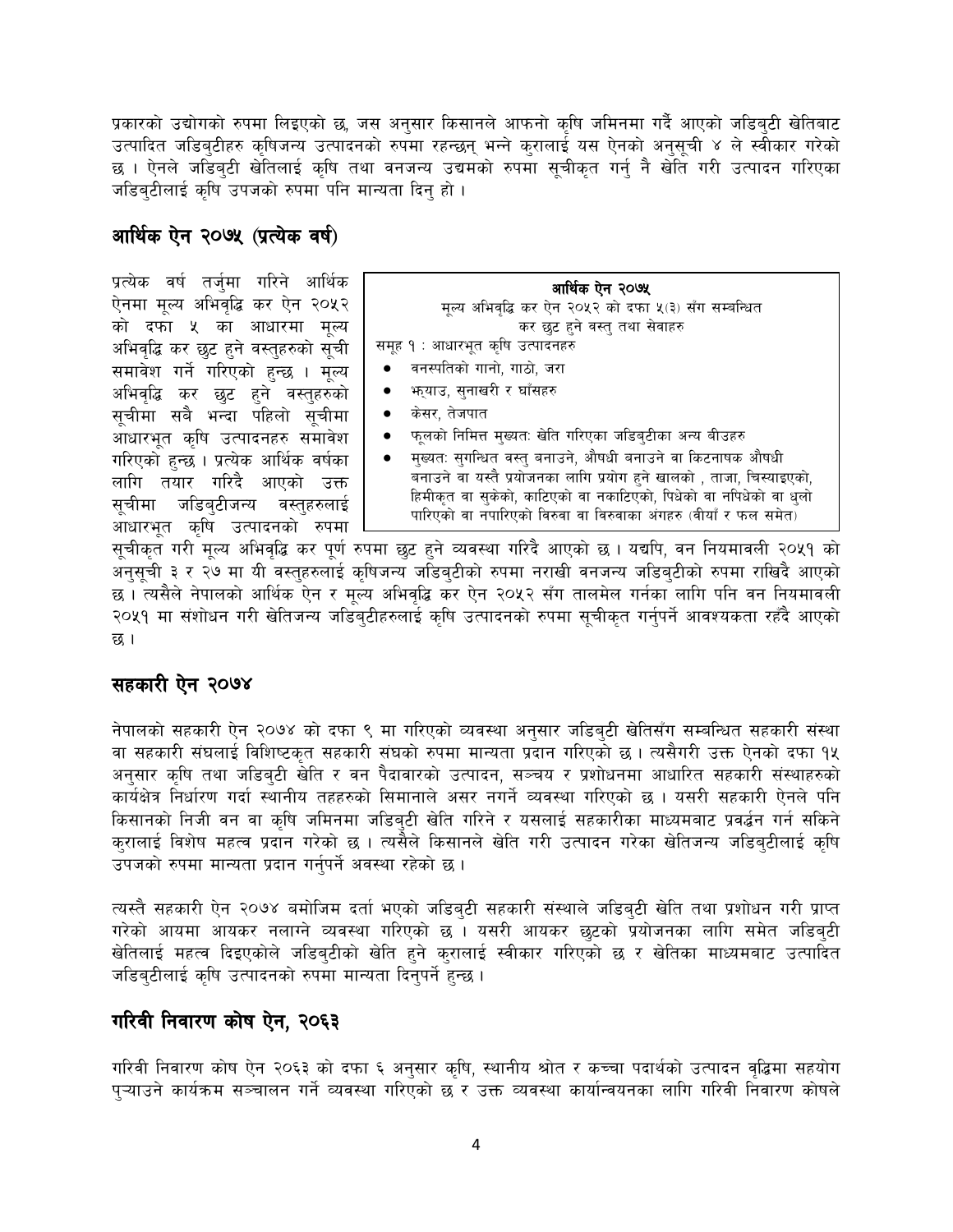खासगरी कृषि जमिनमा पनि जडिबटी लगायतका गैरकाष्ठ वन पैदावार उत्पादन गर्ने प्रयोजनका लागि सहयोग उपलब्ध गराउन विभिन्न मार्गदर्शनहरुको तर्जुमा गरेको छ । यी मार्गदर्शनहरुले पनि गरिव किसानका कृषि जमिनमा उत्पादन गरिएका जडिबटीहरुलाई कृषि उत्पादनको रुपमा लिएको छ।

#### गाउं/नगरपालिकाको कृषि व्यवसाय प्रवर्द्धन ऐन. २०७४

नेपालको संविधान बमोजिम स्थानीय सरकारहरुले अन्य विषयमा अतिरिक्त कृषि विकाससम्बन्धी नीति तथा कानूनको तर्जुमा गर्नुपर्ने भएकोले यस प्रयोजनका लागि तर्जुमा गरिएको गाउं ∕नगरपालिकाको कृषि व्यवसाय प्रवर्द्धन ऐन, २०७४ को अनुसूची १ मा सूचीकृत गरिएका कृषिजन्य कार्यहरु अन्तर्गत टिमुर र सबै किसिमका मसलाबालीहरुलाई कृषि उत्पादन तथा कृषिजन्य कार्यको रुपमा लिइएको छ । यसरी मसलाको रुपमा प्रयोग हुन सक्ने सबै किसिमका जडिबुटीलाई कृषि उत्पादन मानिने गरी स्थानीय तहले कानून तर्जुमा गरिसकेको अवस्थामा वन नियमावली २०५१ मा पनि सोही अनुसार संशोधन गरी मसलाबालीको रुपमा रहने सबै जडिबुटीलाई वनजन्य जडिबुटीको सुचीबाट हटाई कृषिजन्य जडिब्टीको रुपमा रहने व्यवस्था गरी खेति गरिएका मसलाजन्य जडिब्टीको संकलन, ओसार पसार र विकी वितरणका लागि इजाजतपत्र, छोडपूर्जी र लगत प्रमाणीत गर्ने प्रावधान लागु नहने व्यवस्था गर्नुपर्ने अवस्था रहेको छ ।

#### बैंक तथा वित्तीय संस्था सम्बन्धी ऐन २०७३

बैंक तथा वित्तीय संस्था सम्बन्धी ऐन २०७३ को दफा ५५(५) कार्यान्वयन गर्ने क्रममा नेपाल राष्ट्र बैंकबाट जारी गरिएको निर्देशन नं. १७ ⁄ ०७४ बमोजिम बैंकबाट इजाजतपत्र प्राप्त "क", "ख" र "ग" वर्गका बैक तथा वित्तीय संस्थाहरुले तोकिएका उत्पादनशील क्षेत्रमा आफ्नो कुल कर्जा तथा सापटको न्यूनतम क्रमश: २० प्रतिशत, १५ प्रतिशत र १० प्रतिशत कर्जा प्रवाह गर्न् पर्ने व्यवस्था गरिएको छ भने "क" वर्गको वाणिज्य बैंकहरुले यसमध्ये कृषि र उर्जा क्षेत्रमा कुल कर्जा लगानीको न्युनतम १५ प्रतिशत कर्जा प्रवाह गर्न् पर्ने व्यवस्था गरिएको छ । उक्त निर्देशनमा कृषि क्षेत्रलाई परिभाषित गर्ने क्रममा नगदेवाली तथा पुष्पखेतिका सातै वन क्षेत्रलाई पनि कृषि क्षेत्रमा नै समेटिएको छ । त्यसैले वन पैदावारका साथै कृषिजन्य जडिब्टी पनि स्वतः कृषि क्षेत्र अन्तर्गत पर्ने भएकोले जडिबुटी खेति तथा प्रशोधनका लागि पनि बैंक तथा वित्तीय संस्थाहरुबाट सरल रुपमा कर्जा उपलब्ध गराउन् पर्ने हुन्छ ।

#### युवाहरुलाई व्यावसायिक कृषि कर्जामा प्रदान गरिने व्याज अनुदानसम्बन्धी कार्यविधि २०७१

अर्थ मन्त्रालयद्दारा तर्जुमा गरिएको यस कार्यविधिको अनुसुची १ अनुसार जडिबुटी उत्पादन, प्रशोधन र भण्डारणलाई कृषि व्यावसायको रुपमा परिभाषित गरिएको छ र सोही अनुसार जडिबुटी उत्पादन, प्रशोधन र भण्डारण गर्ने कार्यका लागि युवाहरुलाई उपलब्ध गराईने व्यावसायिक कृषि कर्जामा लाग्ने व्याजमा अनुदान दिने व्यवस्था गरिएको छ । यसरी जडिबुटी उत्पादन, प्रशोधन र भण्डारणलाई कृषि कार्यको रुपमा गणना गर्नुले कृषि जमिनमा गरिदै आएको खेतिजन्य जडिब्टीलाई कृषि उपजको रुपमा मान्यता प्रदान गर्न थप टेवा पुगेको देखिन्छ ।

#### व्यावसायिक कृषि तथा पशुपन्छी कर्जामा प्रदान गरिने व्याज अनुदानसम्बन्धी कार्यविधि २०७३

मन्त्रीपरिषद्द्दारा स्वीकृत यस कार्यविधि अनुसार व्यावसायिक कृषि तथा पशुपन्छी व्यावसायका लागि प्रवाह गरिने कर्जामा नेपाल सकारले ५ प्रतिशत व्याज अनुदान उपलब्ध गराउने व्यवस्था गरेको छ । यस्ता कृषि व्यावसाय अन्तर्गत किसानले कृषि जमिनमा गर्ने जडिब्टी खेतिलाई पनि समेटिएको छ । त्यसैले यस कार्यविधि अन्तर्गतको सुविधा प्राप्तिका लागि पनि किसानले आफनो कृषि जमिनमा गर्दै आएको जडिबटी खेति र सोको उत्पादनलाई कृषि उपजको रुपमा नै गणना गर्नुपर्ने हुन्छ । बैक तथा वित्तिय संस्थाले कृषि क्षेत्रका लागि प्रवाह गर्ने ऋण प्राप्तिका लागि किसानका कृषि जमिनमा गरिएको जडिबटी खेतिबाट प्राप्त उपजलाई कृषि उपजको रुपमा लिइने व्यवस्था गर्नपर्ने आवश्यकता भइसकेको छ ।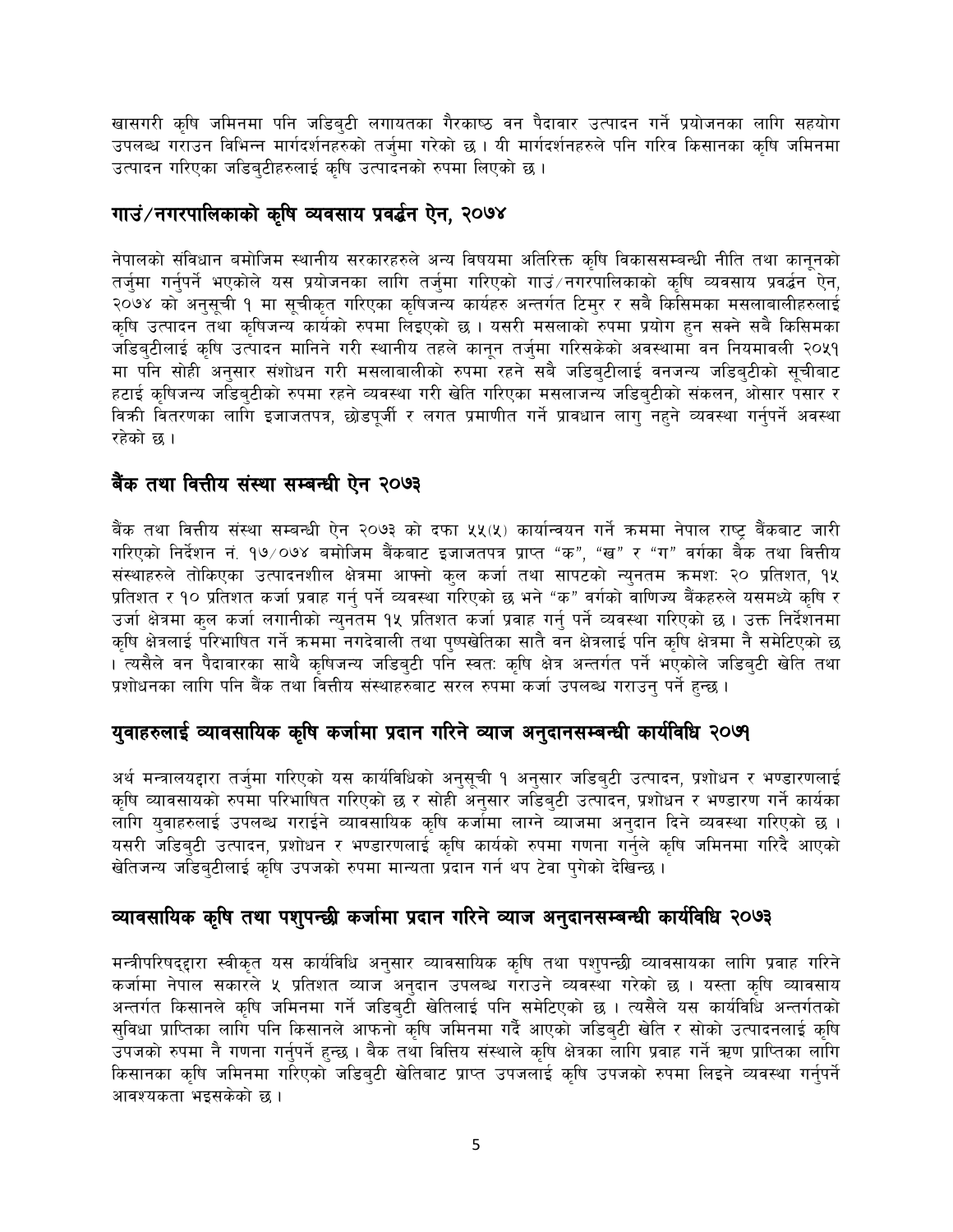#### जडीबुटी एवं गैरकाष्ठ वन पैदावार विकास नीति, २०६१

यस नीतिमा उल्लिखित विभिन्न कार्यनीतिहरु मध्ये निम्न कार्यनीतिहरु किसानको निजी वन तथा कृषि जमिनमा खेति गरिने जडिब्टीसँग सम्बन्धित रहेका छन् :

- ४. निजी क्षेत्रमा खेती गरिएका जडीबुटी तथा गैरकाष्ठ वन पैदावारको क्षेत्रफल लगायतका विवरण खोली जिल्ला वन कार्यालयमा दर्ता गर्न सक्ने व्यवस्था मिलाइनेछ।
- २८. कृषियोग्य भूमिमा अन्तरवाली प्रणाली अन्तर्गत कृषिबालीको साथसाथै जडीब्टी खेती गर्ने कार्यमा कृषकहरूलाई प्रोत्साहित गर्नुको साथै यसको लागि उनीहरूलाई आवश्यक पर्ने प्राविधिक ज्ञान र सल्लाह समेत उपलब्ध गराइनेछ ।

यी कार्यनीतिहरुको प्रभावकारी कार्यान्वयन गरिएको खण्डमा कुषकहरुले कृषि जमिनमा खेति गरी कृषिजन्य वस्तुको रुपमा उत्पादन गर्ने जडिबुटीले कृषि उपजको रुपमा मान्यता पाउन सक्दछन् ।

#### वन दशक कार्यक्रमको कार्यक्रम कार्यान्वयन कार्यविधि. २०७१

यस कार्यविधिमा खासगरी निजी वन विकास कार्यक्रम अन्तर्गत किसानको निजी वन तथा कृषि जमिनमा खेति तथा वृक्षारोपण गरी उत्पादन लिन सकिने विशेष महत्वका मुख्यतयाः वौधिचित्त, लौठसल्ला, रुद्राक्ष, तेजपात, लप्सी, टिमुर र श्रीखण्डको वृक्षारोपण र खेतिका लागि अनुदान उपलब्ध गराउने व्यवस्था गरिएको छ । यी वनस्पतिबाट मुख्य रुपमा फल र पातको उत्पादन हुने भएकोले यस्ता उत्पादनलाई कृषि उपजको रुपमा मान्यता प्रदान नगर्दासम्म किसानले उत्पादन गर्न र विक्री वितरण गर्न नसक्ने भएकोले वन दशकको उद्धेश्य प्राप्तिका लागि पनि यी खेजिन्य जडिब्टीलाई कृषि उपजको रुपमा मान्यता प्रदान गर्नुपर्ने हुन्छ ।

#### कृषि वन कार्यक्रम कार्यान्वयन कार्यविधि २०७३

प्रधानमन्त्री कृषि आधुनिकीकरण परियोजना अन्तर्गत वन तथा वातावरण मन्त्रालयले कार्यान्वयन गर्नेगरी तर्ज्मा गरिएको यस कार्यविधिको मुख्य उद्देश्य फल दिने जातका जडिबुटीको रुख विरुवाहरु (जस्तै : (रिट्ठा, अमला, पिपला, टिमुर, सिल्टीमुर, बेल, लप्सी, रुद्राक्ष, बोधिचित्त, चीउरी आदि) लाई कृषि वनको रुपमा विकास र प्रवर्द्धन गर्नु रहेको छ । यस निर्देशिकाले पनि कृषि जमिनमा उमारिएका जडिबुटी जातका रुख विरुवाहरुबाट प्राप्त भएका फलहरुलाई पनि कृषि उपजको रुपमा लिएको छ । त्यसैले यो कार्यविधि लगायत कृषि वनसम्बन्धी कनैपनि नीति तथा कानुनमा कृषि जमिनमा उमारिएका जडिबुटी जातका रुख विरुवाहरुबाट प्राप्त भएका फलहरुलाई पनि कृषि उपजको रुपमा मान्यता दिने व्यवस्था गर्नुपर्ने हुन्छ ।

#### निर्यातमा नगद प्रोत्साहनसम्बन्धी कार्यविधि २०७०

यस कार्यविधि अनुसार प्रशोधित जडिबुटी तथा सारयुक्त तेल निर्यात गर्दा २ प्रतिशत र जडिबुटी निर्यात गर्दा १ प्रतिशत नगद प्रोत्साहन प्रदान गर्ने व्यवस्था गरिएको छ । यसका साथै यस कार्यविधिमा निर्यातमा नगद प्रोत्साहन प्राप्त गर्ने निर्यात प्रवर्द्धन गुहले प्राप्त गरेको नगद प्रोत्साहनको न्युनतम् ५० प्रतिशत उत्पादकहरुलाई दिन् पर्नेछ भन्ने व्यवस्था गरिएको भएपनि कृषि भूमिमा खेति गरी उत्पादन

| निर्यातमा नगद प्रोत्सहान प्रदान गरिने औद्योगिक |                       |  |  |  |
|------------------------------------------------|-----------------------|--|--|--|
| वस्तुको नाम र प्रतिशत                          |                       |  |  |  |
| उत्पादनको नाम                                  | नगद प्रोत्हान प्रतिशत |  |  |  |
| प्रशोधित जडिबुटी तथा                           | │ २ प्रतिशत           |  |  |  |
| सारयुक्त तेल                                   |                       |  |  |  |
| जडिब्टी                                        | १ प्रतिशत             |  |  |  |

गरिएका जडिबटीलाई कृषिजन्य उत्पालनको रुपमा नलिइएइकोले उत्पालक किटान हुन नसक्ने भएकोले उक्त ५० प्रतिशत नगद प्रोत्साहन उत्पादकले पाउन सकिरहेका छैनन ।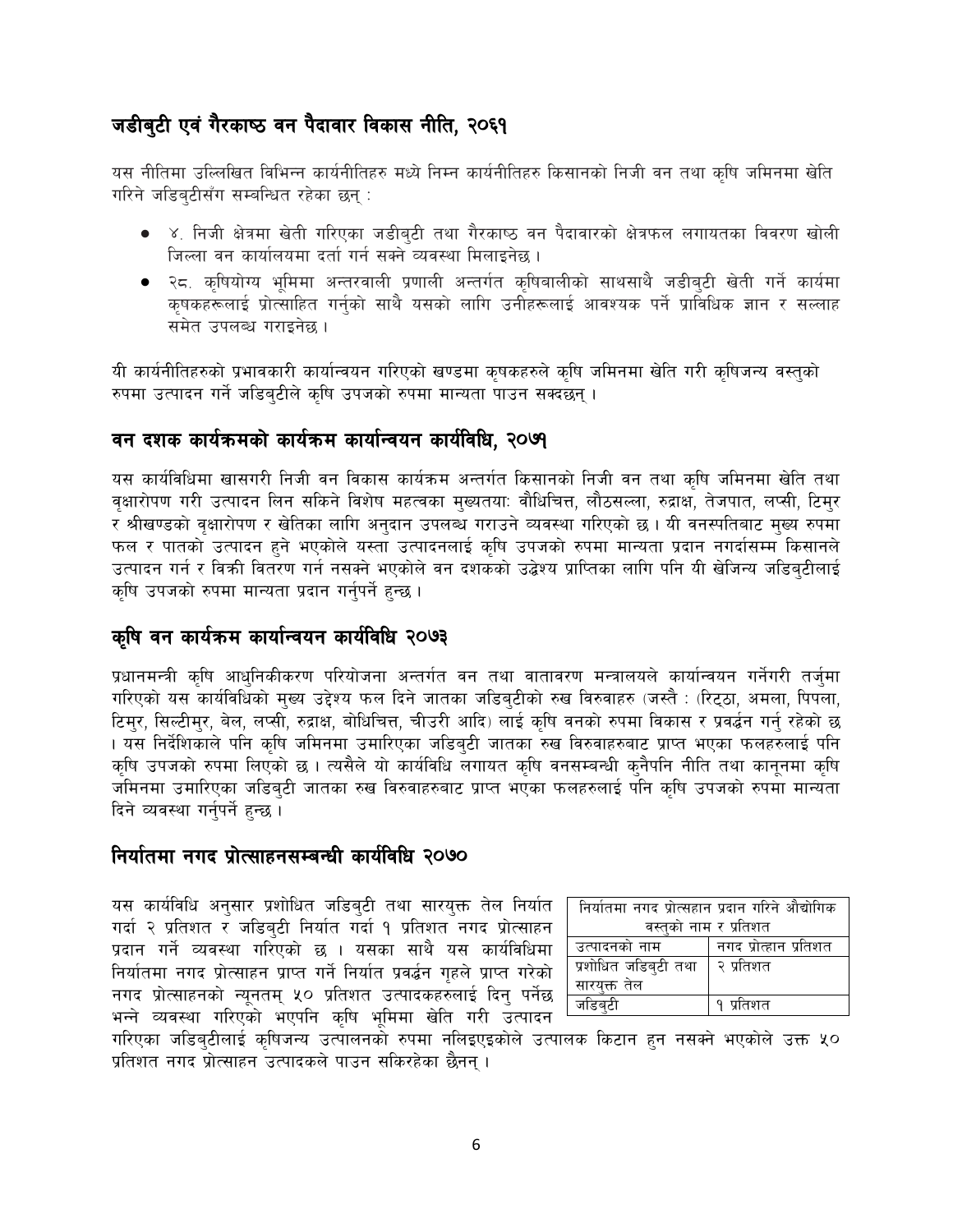#### नेपाल व्यापार एकिकृत रणनीति (NTIS, 2016)

यस रणनीतिमा औषधीजन्य र सुगन्धित वनस्पतिको रुपमा रहेका जडिब्टीलाई निर्यातका लागि प्राथमिकता प्राप्त कृषिजन्य उत्पादनको रुपमा गणना गर्दै यस्ता खेतिजन्य जडिब्टीको रुपमा रहेका कृषि उपाजको निर्यातका लागि विभिन्न रणनीति अवलम्बन गर्ने व्यवस्था गरेको छ । यस रणनीतिमा औषधीजन्य र सगन्धित वनस्पतिको रुपमा रहेका जडिब्टीको खेति गर्ने कार्यलाई प्रोत्साहन गर्ने रणनीति र यसका लागि खेति गरिएका जडिब्टीको लागि अलग्गै कार्यविधि र योजना बनाउने कियाकलपाहरु प्रस्ताव गरिएको छ । यद्यपि, हालसम्म उक्त रणनीति अनुसार खेतिजन्य जडिब्टीको परिचालनका लागि अलग्गै कार्यविधि तर्ज्मा हुन सकेको छैन, त्यसैले उक्त कार्यविधि तथा निर्देशिका तर्जुमा गर्न् आवश्यक छ ।

#### वाणिज्य नीति, २०७२

जडिबुटीमा आधारित वस्तुहरुको व्यापार तथा निकासी प्रवर्द्धनका लागि वाणिज्य नीतिको महत्वपूर्ण भूमिका रहेको हुन्छ । यद्यपि, यस नीतिमा तुलनात्मक लाभका वस्तुको रुपमा रहेको जडिबुटीको उत्पादनमा प्रयाप्त महत्व दिइएको देखिदैन । यस नीतिमा तुलनात्मक र प्रतिस्पर्धी लाभका वस्तुहरूको प्रतिस्पर्धी क्षमता अभिवृद्धि गरी निर्यात प्रवर्द्धन गर्ने र यसका लागि निर्यातयोग्य कृषि तथा जडिबुटीको रुपमा रहेका वनजन्य वस्तुहरूको संकलन एवं प्रशोधन गरी निर्यात अभिवृद्धि गर्न प्रशोधन केन्द्रहरू स्थापना गर्न सहयोग पुऱ्याइने रणनीतिहरु उल्लिखित छन् । कृषि जमिनमा जडिबुटी उत्पादनलाई महत्व नदिई प्रशोधन केन्द्रहरु खोल्ने मात्र रणनीत अवलम्बन गर्नुले वाणिज्य नीतिको लक्ष्य हासिल गर्नमा कठिनाई हुन सक्छ।

#### कृषि विकास रणनीति (२०१५-२०३५)

समग्र ग्रामीण समुदायहरूको जीविकोपार्जनमा पर्ने तुलनात्मक प्रभावका दुष्टिले सुविधाविहीन, पिछडिएका तथा एक्लिएका पहाडी क्षेत्रका किसानले आफ्नो कृषि जमिनमा गर्दै आएको जडिबुटी खेतिलाई कृषि क्षेत्रका नीतिहरुले वेवास्ता गर्दै आएकोले कृषि विकास रणनीतिले सो अन्तर्गतका विशिष्ट कार्यक्रमहरू मार्फत् खेतिजन्य जडिबटीको उत्पादनलाई विशेष सहयोगी कृषि उपजको रूपमा समेटिने प्रतिवद्धता जनाएको छ । यसका लागि उक्त रणनीतिले कृषि विकास सम्बन्धी परियोजनामा कृषि र वन तथा जमिन र पानी बीचको सम्बन्धलाई सम्बोधन गर्दै वन तथा वातावरण मन्त्रालय र कृषि विकास मन्त्रालयले साभ्रेदारी गरेर कृषि जमिनमा जडिबटी खेति र तिनीहरुको ब्यबसायिक प्रयोगको प्रवर्द्धन गर्नु पर्ने सुभ्राव प्रस्ताव गरुको छ । । त्यस्तै यस रणनीतिले वन उद्यमको विकासको लागि आवश्यक पर्ने जडिब्टी खेति तथा उत्पादन र कृषि वनका विषयमा पनि स्पष्ट कार्यदिशा तय गर्नुपर्ने करा औल्याएको छ ।

#### कृषि, पशुपंछी, भूमी व्यवस्था र सहरकारी क्षेत्रको रुपान्तरण मार्गचित्र २०७५ (कार्यान्वयन कार्ययोजना)

यस मार्गचित्रमा कृषि भूमिमा खेति गरिदै आएका जडिबुटीलाई कृषि उपजको रुपमा मान्यता प्रदान गर्नका लागि स्पष्ट कार्ययोजना नबनाइएको भएपनि कृषि जमिनमा उत्पादित जडिबुटीबाट उत्पादित् सुगन्धित तेलको निर्यातलाई प्रवर्द्धन गर्ने कार्ययोजना बनाएको छ, जसको प्रभावकारी कार्यान्वयनको लागि कृषि जमिनमा उत्पादित जडिबुटीलाई महत्वपूर्ण कृषि उपजको रुपमा लिई कच्चा पदार्थ आपूर्तिको एक महत्वपूर्ण आधार बनाउनु आवश्यक हुन्छ ।

#### आर्थिक वर्ष २०७५-७६ को बजेट वक्तव्य

जडिबुटीका सन्दर्भमा नेपाल सरकारको यस आर्थिक वर्षको नीति तथा कार्यक्रमको मुख्य विशेषता अन्तर्गत सरकारी, निजी, सहकारी र समुदायको साभेदारीमा जडिबुटीमा आधारित उद्योग स्थापना गरिने, जडिबुटीको संकलन र प्रशोधन सहकारी मार्फत गर्ने व्यवस्था मिलाईने, सम्भाव्य प्रदेशहरुमा सरकारी र निजी क्षेत्रको सहभागितमा न्युनतम् एक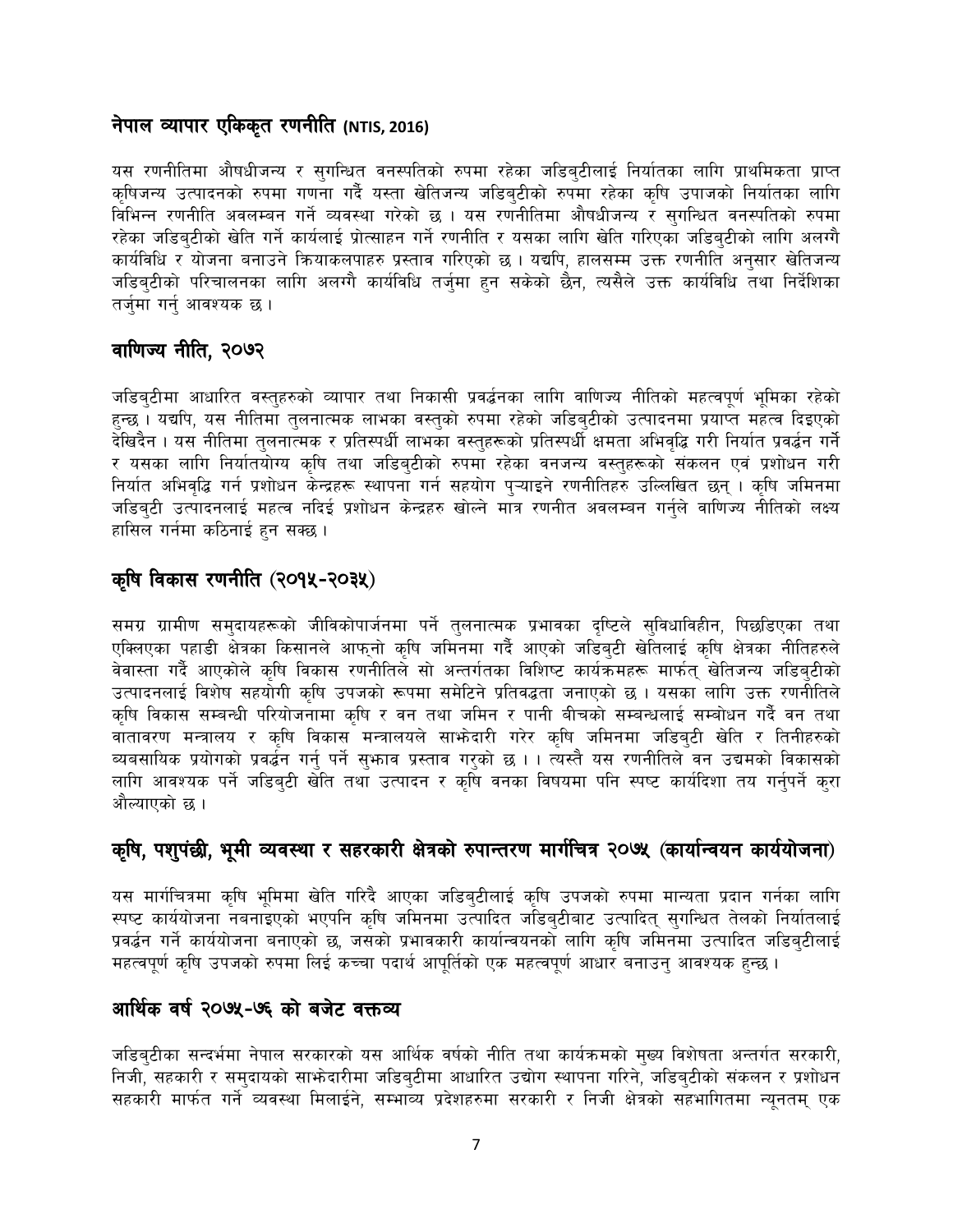जडिबटी प्रशोधन केन्द्र सथापना गर्न बजेट विनियोजन गर्ने रहको छ । यद्यपि, यसका लागि एकातर्फ जडिबटीको उत्पादनका लागि स्पष्ट नीति समावेश गरिएको छैन् भने अर्कोतर्फ जडिब्टी उत्पादनमा मुख्य भूमिका निर्वाह गर्दै आएका ग्रामिण साना किसान र वन उपभोक्ता समूहको भूमिका बारे कुनै नीतिगत अवधारणा उल्लिखित छैन । यद्यपि, नेपाल सरकारको उक्ता नीति तथा कार्यक्रम कार्यान्वयनसम्बन्धी व्यय अन्**मान (रेडब्**क) मा उल्लिखित *जडिब्टी* विकास कार्यक्रम, नेपाल व्यापार एकिकृत रणनीति र वनस्पति अध्ययन अनुसन्धान तथा बजारीकरण कार्यक्रम अन्तर्गत विभिन्न शिर्षकमा जडिब्टी खेतिका सहयोग उपलब्ध गराउने कार्यक्रम समावेश गरिएको छ, जसले गर्दा कृषि जमिनमा जडिबुटी खेति गर्न चाहने केही किसानहरु लाभान्वीत हुन सक्दछन् । यद्यपि, किसानका निजी वन तथा कृषि जमिनका खेति गरी उत्पादन गरिएका जडिबुटीहरुलाई कृषि उपजको रुपमा मान्यता नदिएसम्म जडिबुटी खेति गर्ने किसानहरुले फाईदा पाउन नसक्ने र उद्योगी व्यवसायीले पनि खेतिजन्य जडिबुटीमा सहज पहुँच नपाउने अवस्था रही रहन्छ ।

#### ५. खेतिजन्य जडिबुटीलाई कृषि उपजको रुपमा मान्यता प्रदान गर्नुपर्ने कारण र विकल्पहरु

**जडिबुटीको संकलन इजाजतपत्र र छोडपूर्जी** : कृषि जमिनमा खेति गरी उत्पादन गरिएका कृषिजन्य जडिबुटीहरु र वन नियमावली २०५१ को नियम ६२(४ग) बमोजिम छोडपुर्जी लिन नपर्ने गरी अनुसूची २७ मा सूचीकृत गरिएका जडिब्टीहरुलाई पनि वन नियमावली २०५१ को अनुसूची ३ मा वनजन्य जडिब्टीको रुपमा सूचीकृत गरिएको छ । त्यसैले कथिजन्य जडिबटी पनि वन नियमावली २०५१ को अनुसची ३ अन्तर्गत सुचिकत भएको कारण यस्ता जडिब्टीको संकलन र ओसार पसारका लागि संकलन इजाजतपत्र र छोडपूर्जी समेत लिन्पर्ने अवस्था रहेको छ । यसरी कृषि जमिनमा खेति गरी उत्पादन गरिएका जडिब्टी र वन क्षेत्रबाट संकलन गरिएका जडिब्टीको विक्री वितरण र ओसार पसारका लागि एकै प्रकृतिको नियम लाग् हने व्यवस्था गर्नुले कृषिजन्य जडिब्टीको उत्पादन, संकलन र ओसार पसारमा कठिनाई सिर्जना हुँदै आएको छ । त्यसैले कृषि जमिनमा खेति गरी उत्पादन गरिएका जडिबुटीलाई कृषि उपज सरह मान्यता प्रदान गरी यस्ता जडिबुटीको उत्पादन, संकलन र ओसार पसारमा वन नियमावलीका व्यवस्था लाग नहने कानुनी व्यवस्था गर्नुपर्ने आवश्यकता रहेको छ । यसका लागि वन नियमावली २०५१ को निजी वनसम्बन्धी परिच्छेदमा एउटा अलग्गै व्यवस्था गरी सोही अनुसार कृषिजन्य जडिबुटीसम्बन्धी अलग्गै अनुसूची बनाउन सकिन्छ । यसका साथै वन नियमावली अन्तर्गत खेतिजन्य जडिबुटी सम्बन्धी विशेष निर्देशिका वा कार्यविधिको तर्जुमा गर्न पनि सकिन्छ ।

**जडिब्टीको लगत प्रमाणित :** वन नियमावली २०५१ को पाँचौं संशोधन (२०७२) गरी नियम ६२ मा निम्न व्यवस्था थप गरिएको थियो :

- (४ख) यस नियममा अन्यत्र जुनसुकै कुरा लेखिएको भए तापनि यस परिच्छेद बमोजिम दर्ता नभएको निजी वन धनीले त्यस्तो निजी वनमा रहेका अनुसूची-२७ बमाेजिमका जडिबटी वा अन्य वन पैदावार छोडपुर्जि नलिई ओसार पसार गर्न सक्नेछ ।
- (४ग) उपनियम (४क) र (४ख) बमोजिम काठ दाउरा, जडीब्टी वा अन्य वन पैदावार ओसार पुसार गर्दा सम्बन्धित जिल्ला वन कार्यालय वा सो कार्यालयको कार्यक्षेत्रभित्रको इलाका वन कार्यालयबाट काठ दाउराको हकमा अनुसुची-२८ बमोजिम र जडीबुटी वा अन्य वन पैदावारको हकमा अनुसुची-२९ बमोजिम लगत प्रमाणित गराउन् पर्नेछ ।

नेपालमा लगभग विभिन्न २५ किसिमका जडिबुटीहरुको कृषि जमिनमा खेति गरी उत्पादन र विक्री वितरण गरिदै आएको कुरा अनुभव र अध्ययन अनुसन्धानले पुष्टि गरेको छ, यद्यपि, वन नियमावली २०५१ को नियम ६२

<sup>&</sup>lt;sup>2</sup> १. रिठ्ठा २. लप्सी ३. रुद्राक्ष ४. अमला ५. बोधिफल ⁄ बोधिचित्त ६. चिउरी ७. टिमुर ८. तेजपात ९. चिराइतो १०. कुरिलो ∕सतावरी ११. सिल्टीमुर १२. बेल १३. मसलाको पात ।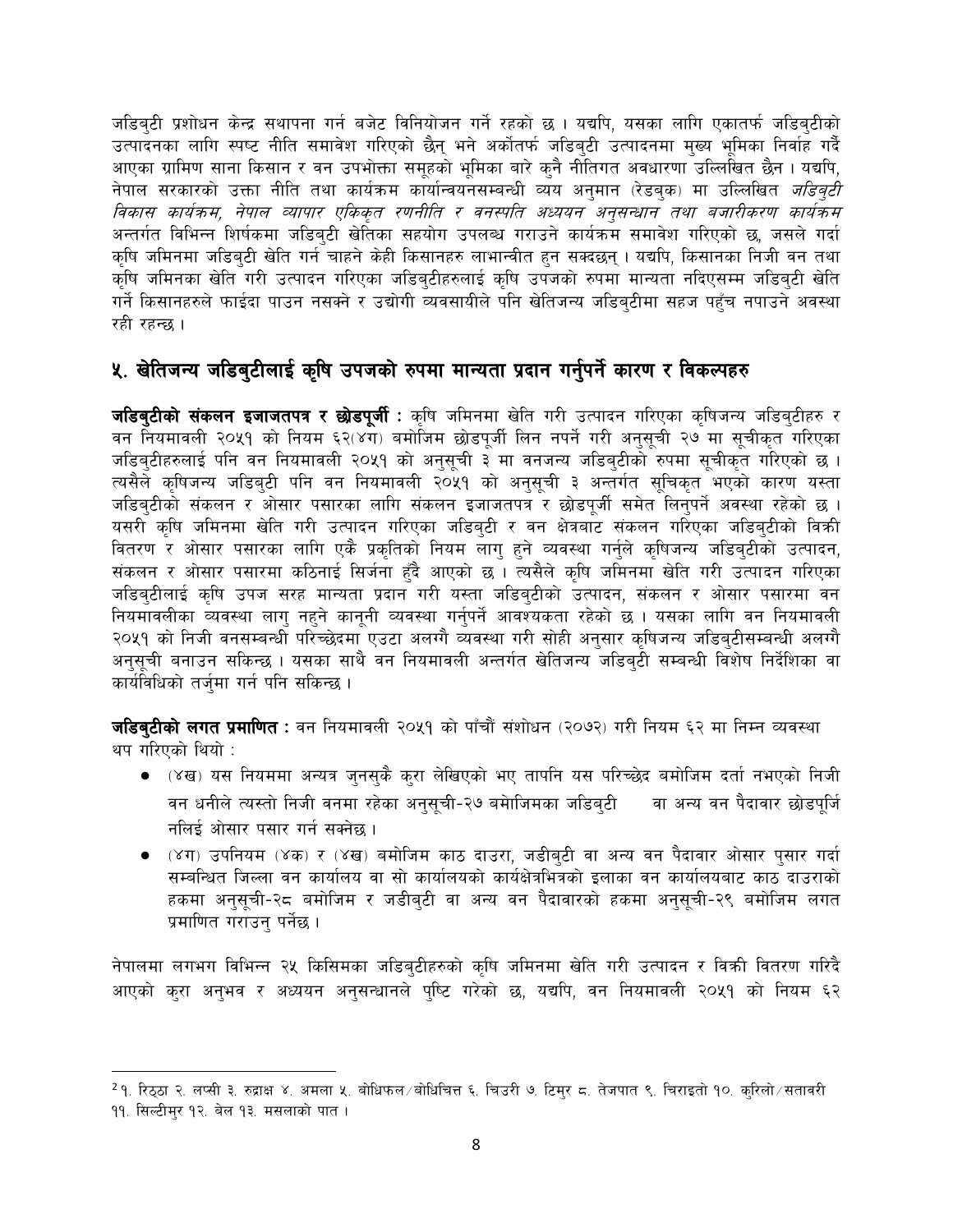अन्तर्गतको अनुसूची २७ मा जम्मा १३ किसिमका जडिबुटीको मात्र छोडपूर्जी विना ओसार पसार गर्न सकिने व्यवस्था गरिएको छ। बाँकी १२ किसिमका खेतिजन्य जडिब्टीहरु लाई उक्त अनुसूची २७ मा समावेश गरिएको छैन्, जसको ओसार पसार गर्दा वनजन्य जडिबुटी सरह संकलन इजाजतपत्र र छोडपुर्जी लिनु पर्ने हुन्छ, जुन कार्य व्यावहारिक रुपमा नमिल्दो र राज्यको जडिबुटी खेति प्रवर्द्धनसम्बन्धी नीतिगत अवधारणासँग तालमेल खाएको देखिदैन । त्यसैले वन नियमावली २०५१ को अनुसूची २७ मा संशोधन गरी खेतिजन्य जडिबुटीको रुपमा रहेका थप १२ वटा खेतिजन्य जडिबटीहरु पनि छोडपुर्जी नलिई ओसार पसार गर्न पाइने सुचीमा समावेश गर्नु आवश्यक रहेको छ ।

वन नियमावली २०५१ को अनुसूची २७ मा समावेश गरिएका १३ वटा जडिबटी ओसार पसार गर्दा छोडपुर्जी नचाहिने व्यवस्था गरिएको भएपनि वन नियमावली २०५१ को नियम ६२(४ग) मा गरिएको व्यवस्था अनुसार अनुसूची २७ मा समावेश भएका जडिब्टी ओसार पसार गर्दा सम्बन्धित वन कार्यालयबाट अनुसूची २९ बमोजिम लगत प्रमाणित गराउन् पर्ने व्यवस्था गरिएको छ र लगत प्रमाणित गराउने कार्य र छोडपुर्जी लिने कार्यका बीचमा खासै भिन्नता रहेको छैन, किनकी लगत प्रमाणित गराउँदा पनि वनजन्य जडिब्टी सरह सिल गर्नुपर्ने, लगत तयार गर्ने र लगत प्रमाणित गर्ने काम अलग अलग कर्मचारीले गरी लगत प्रमाणित गराउन् पर्ने लगायत निम्न कार्यहरु समेत गर्नुपर्ने व्यवस्था गरिएको छ :

- लगत प्रमाणित गराएको जडिबुटी तथा गैरकाष्ठ वन पैदावार नेपालभित्र मात्र ओसार पसार गर्न सकिने ।
- लगत प्रमाणित गराएको कागजात बाटोमा पर्ने वन चेकेपोष्टहरुले दरपिठ गरी छाडिदिनु पर्ने ।
- लगत प्रमाणित फारमको प्रतिलिपिहरु वन कार्यालयहरुमा राख्नु पर्ने ।

यसरी अनुसूची २७ मा समावेश गरिएका जडिब्टीहरु दर्ता नभएको निजी वन धनीले ओसार पसार गर्न छोडपूर्जि लिनु नपर्ने व्यवस्था गरिएको भएपनि नियम नियम ६२(४ग) अनुसार वन कार्यालयबाट लगत प्रमाणित गराउनु पर्ने व्यवस्था गरिएका कारण कठिनाई उत्पन्न भएकोले अनुसुची २७ मा उल्लिखित ओसार पसार गर्न छोडपुर्जी लिनु नपर्ने खेतिजन्य जडिबुटी ओसार पसारका लागि लगत प्रमाणित गर्ने व्यवस्था हटाउन् पर्ने आवश्यकता रहेको छ ।

**जडिब्टीको राजस्व** : वन नियमावली २०५१ को अनुसुची ६ मा समावेश गरिएका गैरकाष्ठ वन पैदावारहरुको प्रचलित कानून बमोजिम कुनै एक सरकारी निकायमा एक पटक राजस्व तिरिसकेको भए सो को लागि दाहोरो राजस्व नलिइने व्यवस्था गरिएको छ । वन नियमावली २०५१ को अनुसूची ३ मा समावेश गरिएका जडिबुटी र अनुसूची २७ मा समावेश गरिएका खेतिजन्य जडिबुटीको सन्दर्भमा भने यस्तो व्यवस्था गरिएको छैन, जसले गर्दा दोहोरो राजस्व तिर्नुपर्ने अवस्था रहँदै आएको छ । त्यसैले अनुसूची २७ हाल समावेश भएका र भविष्यमा समावेश गरिने कृषिजन्य जडिबटीका सन्दर्भमा उक्त जडिब्**टीहरुलाई कृषि उपज सरह मानी राजस्व लिने** व्यवस्था हटाउन् पर्ने आवश्यकता रहेको छ ।

**जडिबुटीमा स्थानीय कर** : स्थानीय सरकार सञ्चालन ऐन २०७४ को दफा ६१ बमोजिम स्थानीय सरकारले वनजन्य जडिब्टीको व्यावसायिक उपयोगमा कर लगाउने व्यवस्था गरिएको भएपनि उक्त ऐनमा किसानको कृषि जमिनमा उत्पादित् कृषिजन्य उपजमा कृषि कर लगाउने व्यवस्था रहेको छैन। वन नियमावली २०५१ को अनुसूची ३, ६ र २७ मा सूचीकृत गरिएका जडिबुटीहरु मध्ये खेतिजन्य जडिबुटीको रुपमा रहेका जडिबुटीलाई कृषि उपजको रुपमा सुचीकृत नगर्दासम्म वनजन्य जडिबुटी सरह नै स्थानीय कर लाग्ने अवस्था रही रहन्छ । त्यसैले वन नियमावली २०५१ को अनुसूची २७ मा समावेश भएका र समावेश हुन बाँकी खेतिजन्य जडिबुटीलाई कृषि उपजको रुपमा सूचीकृत गरिएको अवस्थामा मात्र यस्ता कृषिजन्य जडिबुटीहरु स्थानीय करको भन्मेलाबाट मुक्त भई जडिबुटी खेति गर्ने किसान र खेतिजन्य जडिबटीमा आधारित उद्योगी व्यावसायीलाई पनि सहज हन जान्छ ।

<sup>&</sup>lt;sup>3</sup> Nepal Business Forum, 2017, Export Promotion and Business Facilitation Working Group, Kathmandu; GoN/MoC, 2016. Nepal Trade Integration Strategy 2016: Executive Summary and Action Matrix. Kathmandu: Government of Nepal, Ministry of Commerce

<sup>4</sup> बोभने, सर्पगन्धा, कच्र, केसर, अतिस, घ्यूकुमारी, तुलसी, क्यामोमाइल, मेन्था, र लेमनग्रास - सिट्टोनेला - पामारोजा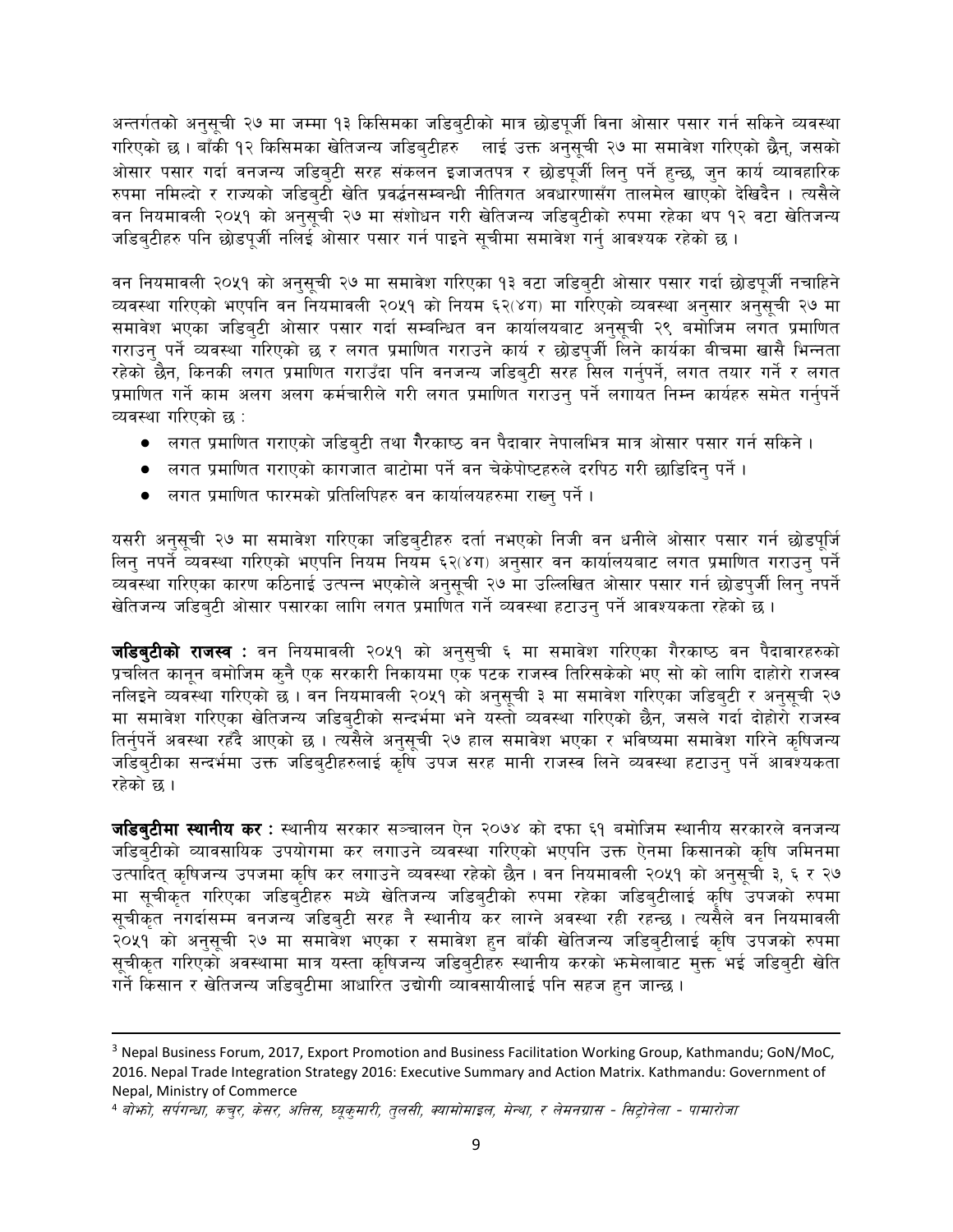जडिबटी प्रशोधन उद्योग स्थापनाका लागि सहमति र दरी प्रमाणित : नेपाल सरकार मन्त्रिपरिषद्को मिति २०७१।५।१६ को निर्णय अनुसार मिति २०७१।६।६ मा उद्योग मन्त्रोलयबाट राजपत्रमा प्रकाशित सूचना अनुसार वन पैदावारमा आधारित उद्योग र वन क्षेत्रबीच निश्चित् दरी कायम गर्नुपर्ने हुन्छ, जस अनुसार कृषिजन्य जडिब्टीलाई पनि वन पैदावारको रुपमा गणना गरी यस्ता जडिबुटीको प्रशोधन उद्योग स्थापना गर्दा उच्च एवं मध्य पहाडी क्षेत्रमा वन क्षेत्रबाट ०.५ किमी टाढा र चुरे, भित्री मधेश तथा तराई क्षेत्रमा वन क्षेत्रबाट १ किमी टाढा स्थापना गर्नुपर्ने व्यवस्था गरिएको छ । कृषि जमिनमा उत्पादन गरिएका खेतिजन्य जडिब्टीलाई पनि वन नियमावली २०५१ को अनुसूची ३, ६ र २७ बमोजिम वन पैदावार मानिदै आएकोले खेतिजन्य जडिबुटीको प्रशोधन उद्योग स्थापना गर्दा पनि उद्योग र वन क्षेत्रका बीच उक्त उक्त दुरी कायम गर्नुपर्ने हुन्छ । त्यसैगरी खेतिजन्य जडिबुटीलाई पनि वन पैदावार मानिदै आएकोले खेतिजन्य जडिबटीमा आधारित उद्योग स्थापना गर्दापनि उद्योग दर्ता गर्नुपूर्व वन कार्यालयको अनुमति लिन् पर्ने व्यवस्था गरिएको छ। त्यसैले खेतिजन्य जडिबुटीलाई कृषि उपजको रुपमा मान्यता प्रदान नगरी वन पैदावारको रुपमा मात्र गणना गर्दासम्म यी कठिनाई तथा समस्याहरु समाधान हुने अवस्था रहेको छैन ।

**ऋण तथा व्याज अनुदान** : बैंक तथा वित्तीय संस्था सम्बन्धी ऐन २०७३ बमोजिम विपन्न वर्ग तथा तोकिएका उत्पादनशील क्षेत्रमा प्रवाह गर्नुपर्ने कर्जा सम्बन्धी व्यवस्थाका बारेमा नेपाल राष्ट बैंकबाट जारी गरिएको निर्देशन नं. १७∕*०*७४ बमोजिम बैंकबाट इजाजतपत्र प्राप्त "क", "ख" र "ग" वर्गका बैर्क तथा वित्तीय संस्थाहरुले तोकिएका उत्पादनशील क्षेत्रमा आफ्नो कुल कर्जा तथा सापटको न्युनतम क्रमशः २० प्रतिशत, १५ प्रतिशत र १० प्रतिशत कर्जा प्रवाह गर्नु पर्ने व्यवस्था गरिएको छ भने "क" वर्गको वाणिज्य बैंकहरुले यसमध्ये कृषि र उर्जा क्षेत्रमा कुल कर्जा लगानीको न्युनतम १५ प्रतिशत कर्जा प्रवाह गर्नु पर्ने व्यवस्था गरिएको छ । उक्त निर्देशनमा कृषि क्षेत्रलाई परिभाषित गर्ने क्रममा नगदेवाली तथा पुष्पखेतिका साथै वन क्षेत्रलाई पनि कृषि क्षेत्रमा नै समेटिएको छ। त्यसैले वन पैदावारका साथै कृषिजन्य जडिबुटी पनि स्वतः कृषि क्षेत्र अन्तर्गत पर्ने भएकोले जडिबुटी खेति तथा प्रशोधनका लागि पनि बैंक तथा वित्तीय संस्थाहरुबाट सरल रुपमा कर्जा उपलब्ध हुनु पर्ने हो । यद्यपि, वन क्षेत्रका कानूनहरुले खेतिजन्य जडिबटीलाई पनि वन पैदावारको रुपमा गणना गरेकोले बैंक तथा वित्तीय संस्थाले क्षिजन्य जडीबटी उत्पादन तथा प्रशोधन उद्योगलाई सरल रुपमा कर्जा प्रवाह गर्न हिचकिचाउने गरेका छन ।

**स्वस्थता प्रमाणपत्र** : विरुवा संरक्षण ऐन, २०६४ को दफा १२ बमोजिम बिरुवा, बिरुवाजन्य उपज, बायोलोजिकल कण्टोल एजेण्ट वा लाभदायक कीरा निकासी वा पन: निकासी गर्न चाहने व्यक्ति वा संस्थाले स्वस्थता प्रमाणपत्र लिन् पर्ने व्यवस्था गरिएको छ । यसका लागि दिइएको निवेदन उपर आवश्यक जाँचबुभ गर्दा स्वस्थता प्रमाणपत्र दिन उपयुक्त देखिएमा प्लाण्ट क्वारेन्टाइन चेकपोष्ट वा क्वारेन्टाइन कार्यालयले स्वस्थता प्रमाणपत्र वा पुन: निकासी स्वस्थता प्रमाणपत्र दिनु पर्ने हुन्छ । बिरुवा संरक्षण नियमावली, २०६६ को नियम ८(१)(ख) अनुसार स्वस्थ्यता प्रमाणपत्र लिनका लागि पेश गर्नुपर्ने कागजातहरु अन्तर्गत निकासी गरिने वस्तुको उत्पत्तिको प्रमाणपत्रका साथै *वन पैदावार भए वन विभागबाट जारी भएको छोडपूर्जी* समेत पेश गर्नुपर्ने हुन्छ । किसानले कृषि भूमिमा उत्पादन गरेका खेतिजन्य जडिबटीलाई पनि वन पैदावारको रुपमा लिइदै आएको हुनाले यस्ता जडिबुटी वा सोमा आधारित वस्तु निकासीका लागि स्वस्थता प्रमाणपत्र लिने क्रममा अतिरिक्त कागजातका रुपमा वन विभागबाट जारी भएको छोडपूर्जी पेश गर्नुपर्ने व्यवस्थाले गर्दा खेतिजन्य जडिबुटी वा सोमा आधारित वस्तु निर्यात गर्ने उद्योगी व्यावसायी तथा निर्याकर्ताहरुले अतिरिक्त भन्मेला र कठिनाई भोग्दै आउनु परेको छ । त्यसैले यो समस्या समाधानका लागि पनि खेतिजन्य जडिबुटीलाई कृषि उपजको रुपमा लिइने व्यवस्था गर्न् आवश्यक छ ।

**निकासी अनुमति तथा सिफारिस** : भन्सार ऐन २०६४ को दफा १८(१) बमोजिम मालवस्त् निकासी वा पैठारी गर्न चाहने व्यक्तिले प्रज्ञानपत्र साथ विभिन्न कागजातहरु पेश गर्नुपर्ने व्यवस्था गरिएको छ । जस अनुसार भन्सार नियमावली २०६४ को नियम २१ बमोजिम मालवस्तु निकासी वाँ पैठारी गर्न चाहने व्यक्तिले प्रज्ञानपत्र साथ प्रचलित कानून बमोजिम सम्बन्धित निकायको कुनै सिफारिस, इजाजत वा प्रमाणपत्र चाहिने भएमा त्यस्तो कागजात पनि पेश गर्नुपर्ने व्यवस्था गरिको छ । खेतिजन्य जडिब्टीलाई वन पैदावारको रुपमा गणना गर्ने व्यवस्था रहेको र वनसम्बन्धी प्रचलित कानुनको रुपमा रहेको वन नियमावली २०५१ को नियम १३(१) मा कुनै व्यक्तिले उक्त नियमावली बमोजिम संङ्कलन गरेको वा प्राप्त गरेको वन पैदावारमध्ये विदेश निकासीमा प्रतिबन्ध लगाएको वन पैदावार बाहेक अन्य वन पैदावार विदेश निकासी गर्न निवेदन दिएमा अधिकार प्राप्त अधिकारीले विदेश निकासी गर्ने अनुमतिका लागि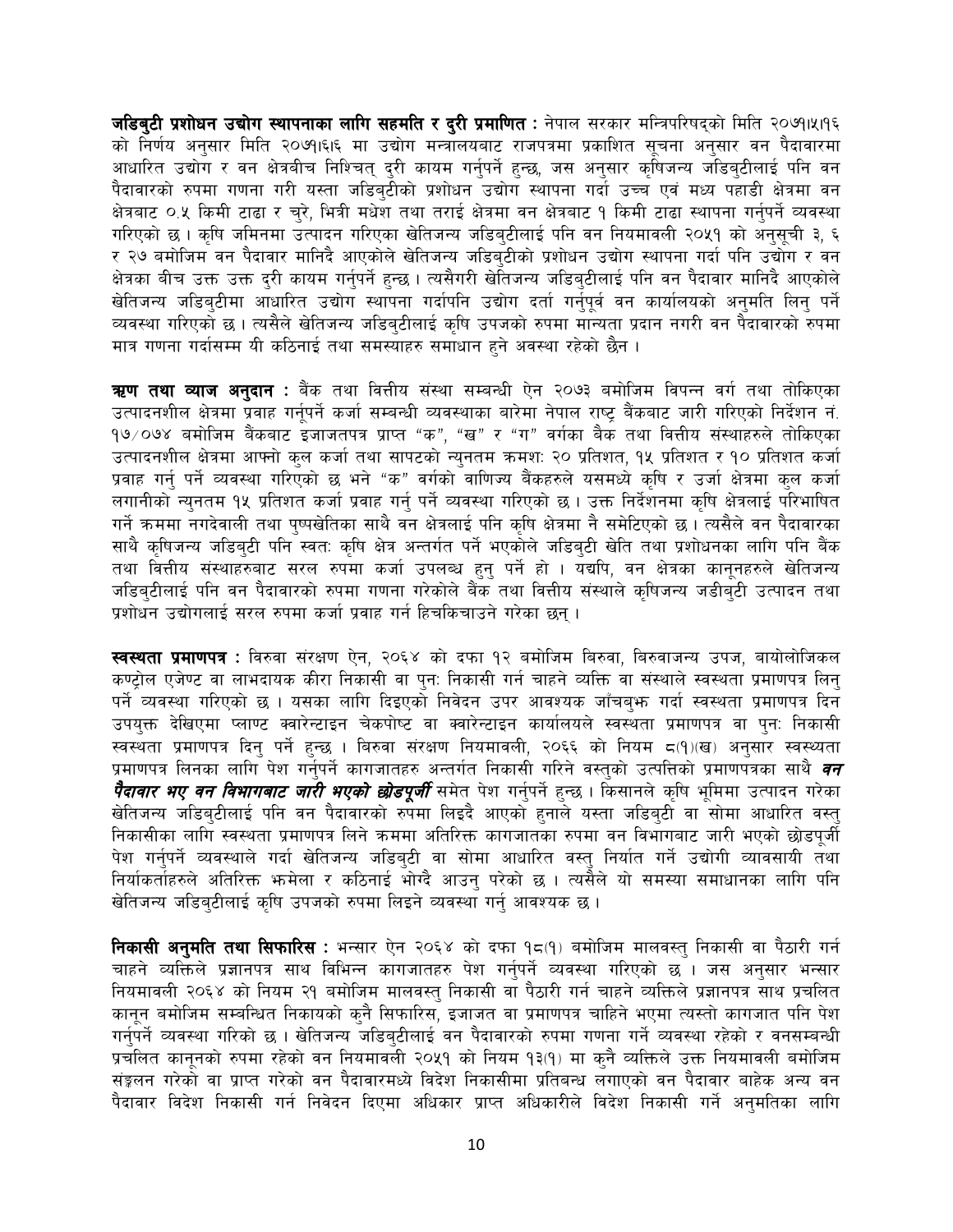सम्बन्धित भन्सार कार्यालयलाई सिफारिस गर्न सक्नेछ भन्ने व्यवस्था गरिएका कारण खेतिजन्य जडिबटी वा सोमा आधारित वस्त् निकासी गर्ने क्रममा वन कार्यालयको सिफारिस पेश गर्नुपर्ने आवश्यकता हुन्छ, जसले गर्दा खेतिजन्य जडिबटी वा सोमा आधारित वस्तु निकासीकर्ता उद्योगी व्यवसायीहरुले यस्तो अतिरिक्त दस्तावेज जटाउने क्रममा समस्या व्यर्होन्का साथै बढी स्रोत साधान र समय खर्च गर्न्पर्ने अवस्था रहको छ । त्यसैले खेतिजन्य जडिब्टीलाई वन पैदावारको सूचीबाट हटाई कृषिजन्य उपजको रुपमा गणना गर्ने व्यवस्था गरिएमा यो समस्या समाधानका लागि मद्धत मिल्न सक्छ ।

वनजन्य जडिबुटीको रुपमा सूचीकृत भएका वन पैदावार निकासी गर्दा वन कार्यालय लगायतका विभिन्न निकायहरुबाट सिफारिस लिन् पर्ने, विभिन्न निकायमा थप दस्तुर तथा शुल्क तिर्नु पर्ने र प्रमाणीकरणका जटिल प्रक्रियाहरु पुरा गर्नुपर्ने भएकोले वनजन्य जडिबुटी र सोमा आधारित वस्तु निकासीमा अनेकौ समस्या विद्यमान रहेका छन् । त्यसैले वनजन्य जडिबुटी र कृषिजन्य जडिबुटीलाई अलग अलग रुपमा सूचीकृत गर्ने व्यवस्था गरी कृषिजन्य जडिबटीलाई कृषि उपजको रुपमा मान्यता प्रदान गरी यस्ता कृषिजन्य जडिबटी र सोमा आधारित वस्तु निर्यात गर्दा कृषि वस्तुको हुकमा लागु हुने नियम मात्र लागु गर्ने व्यवस्था गरिएको खण्डमा कृषिजन्य जडिबुटी र सोमा आधारित वस्तहरुको निकासी वद्धि भई आर्थिक समद्धिमा टेवा पुग्न जान्छ ।

#### ६. निष्कर्ष

किसानले आफनो कृषि जमिनमा खेतिजन्य जडिब्टीको उत्पादनलाई महत्व दिदै आएका छन् र यसबाट खेतिजन्य जडिब्टीमा आधारित उद्योग व्यावसायका लागि कच्चा पदार्थको आपूर्तीमा सहजता हँदै आएको छ । नेपाल सरकारका विभिन्न नीतिगत व्यवस्था र कार्यविधिहरुमा पनि किसानको कृषि जमिनमा गरिने खेतिजन्य जडिब्टीको उत्पादन, विकी वितरण र आपूर्तिलाई सहज बनाउन विभिन्न उत्प्रेरणात्मक व्यवस्थाहरु गरिएका छन् । यद्यपि यसरी कृषि जमिनमा उत्पादन गरिएका खेतीजन्य जडिबुटीलाई कृषि उपजको रुपमा मान्यता प्रदान गर्ने स्पष्ट कानुनी व्यवस्थाको अभाव रहेको र वन नियमावली २०५१ को अनुसूची ३, ६ र २७ मा सुचीकृत गरिएका जडिबुटीलाई वनजन्य जडिबुटीको रुपमा लिई वन पैदावार परिचालनसम्बन्धी कानुनी प्रक्रिया अवलम्बन गरेर मात्र संकलन, ओसार पसार, प्रशोधन, उपयोग र निर्यात गर्नुपर्ने भएकोले माथि उल्लिखित विभिन्न कठिनाई उत्पन्न हुँदै आएका छन् । खेतिजन्य जडिबुटी परिचालनमा सिर्जित यी समस्याहरु सम्बोधनका लागि वन नियमावली २०५१ को अनुसूची २७ मा संशोधन गरी सबै किसिमका खेतिजन्य जडिबटीहरु उक्त अनुसुचीमा समावेश गरी उक्त जडिबुटीलाई कृषि उपजको रुपमा मान्यता प्रदान गर्ने र उक्त नियमावलीको नियम ६२(४ग) र अनुसूची २९ संशोधन गरी ओसार पसार गर्दा लगत प्रमाणित गर्ने व्यवस्थाको सट्टामा स्थानीय तहमा कृषिजन्य जडिबटीको व्यावसायिक निकासी विवरण उपलब्ध गराउने व्यवस्था गर्न उपयक्त हुन्छ।

#### ७. सुभावहरु

खेतिजन्य जडिब्टीलाई कृषि उपजको रुपमा मान्यता प्रदान गरी सोही अनुसारका नीतिगत र कानूनी व्यवस्थाहरु गर्नमा सहयोग प्ऱ्याउने उद्देश्यले गरिएको यस अध्ययनबाट प्राप्त सिकाई र अनुभवका आधारमा निम्न सुभ्रावहरु प्रस्ताव गरिएको छ :

- वन नियमावली २०५१ को अनुसूची ३ र ६ मा रहेका खेतिजन्य जडिबुटीलाई उक्त अनुसूचीहरुबाट हटाई अनसची २७ मा लैजाने ।
- वन नियमावली २०५१ को अनुसूची २७ मा संशोधन गरी सबै किसिमका खेतिजन्य जडिबुटीहरुलाई उक्त अनुसुचीमा समावेश गर्ने ।
- वन नियमावली २०५१ को अनुसूची २७ समावेश गरिएका र थप समावेश गरिने सबै किसिमका खेतिजन्य जडिबटीलाई कृषि उपजको रुपमा लिइने व्यवस्था गर्ने ।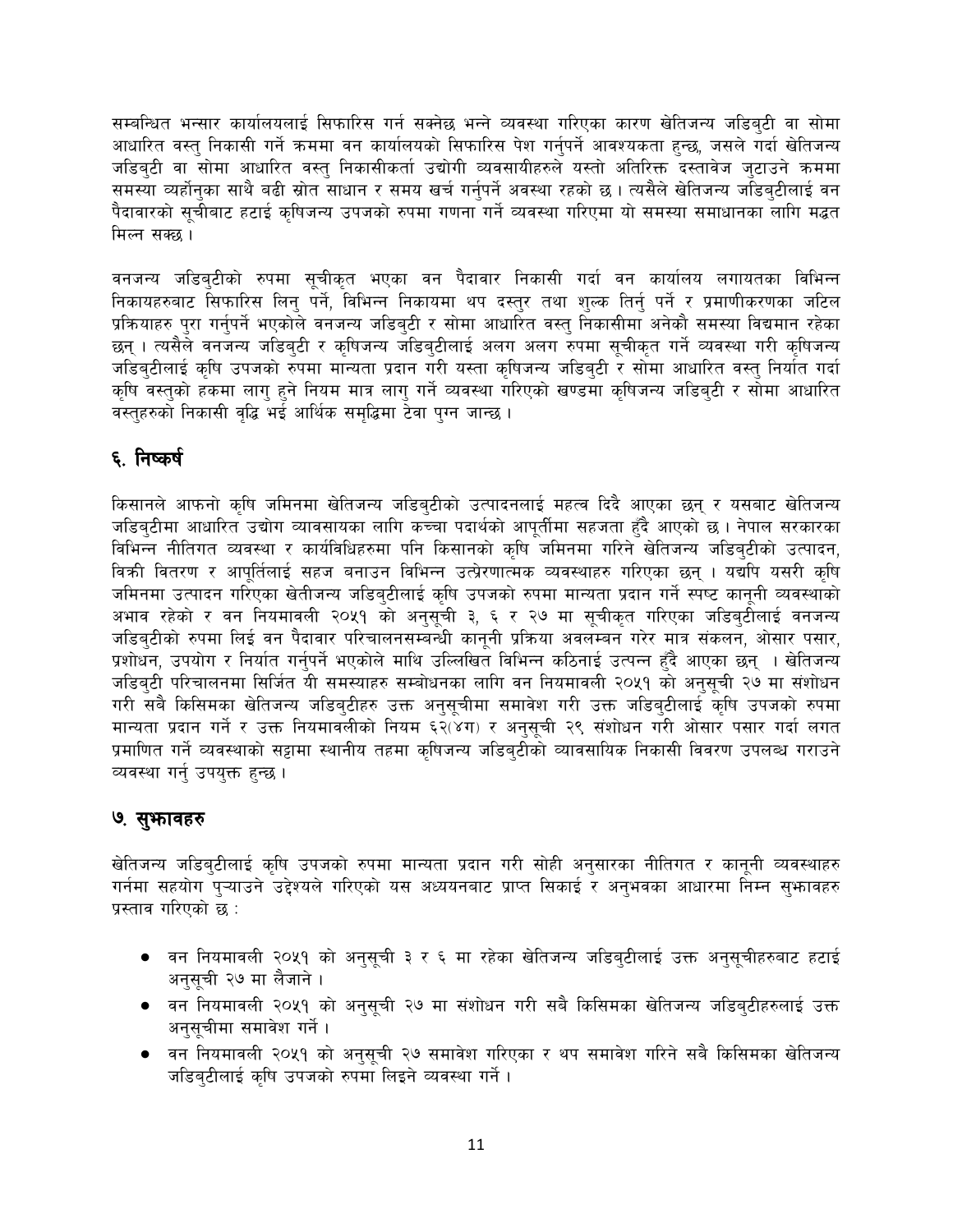- वन नियमावली २०५१ को अनुसूची २७ मा समावेश भएका र समावेश गरिने सबै खेतिजन्य जडिबुटीको ओसार पसारका लागि छोडपूर्जी लिन नपर्ने हालको व्यवस्था कायमै राख्दै नियम ६२(४ग) र अनुसूची २९ बमोजिम लगत प्रमाणित गर्नुपर्ने व्यवस्था हटाउने ।
- वन नियमावली २०५१ को अनुसूची २७ समावेश भएका र समावेश गरिने खेतिजन्य जडिब्टीलाई कृषि उपज सरह मानी राजस्व, मूल्य अभिवृद्धि कर र स्थानीय कर नलाग्ने व्यवस्था गर्ने।
- वन नियमावली २०५१ को अनुसूची २७ समावेश भएका र समावेश गरिने खेतिजन्य जडिबुटी ओसार पसार गर्दा उक्त खेतिजन्य जडिबुटी उत्पादन भएको स्थानीय तहको कार्यालयमा सम्बन्धित किसान वा खेतिजन्य जडिबुटी खरिदकर्ता उद्योगोँ व्यावसायीले निकासी परिमाणको विवरण उपलब्ध गराई अभिलेख राख्ने व्यवस्था गर्ने $\overline{1}$ ।
- निकासी गर्ने क्रममा क्वारेन्टाइन कार्यालयबाट स्वस्थता प्रमाणपत्र लिदाँ र भन्सारमा प्रज्ञापनपत्र पेश गर्दा खेतिजन्य जडिबुटी र सोमा आधारित वस्तुको हकमा वन विभाग तथा वन कार्यालयको सिफारिस तथा छोडपूर्जी पेश गर्न नपर्ने व्यवस्था गर्ने ।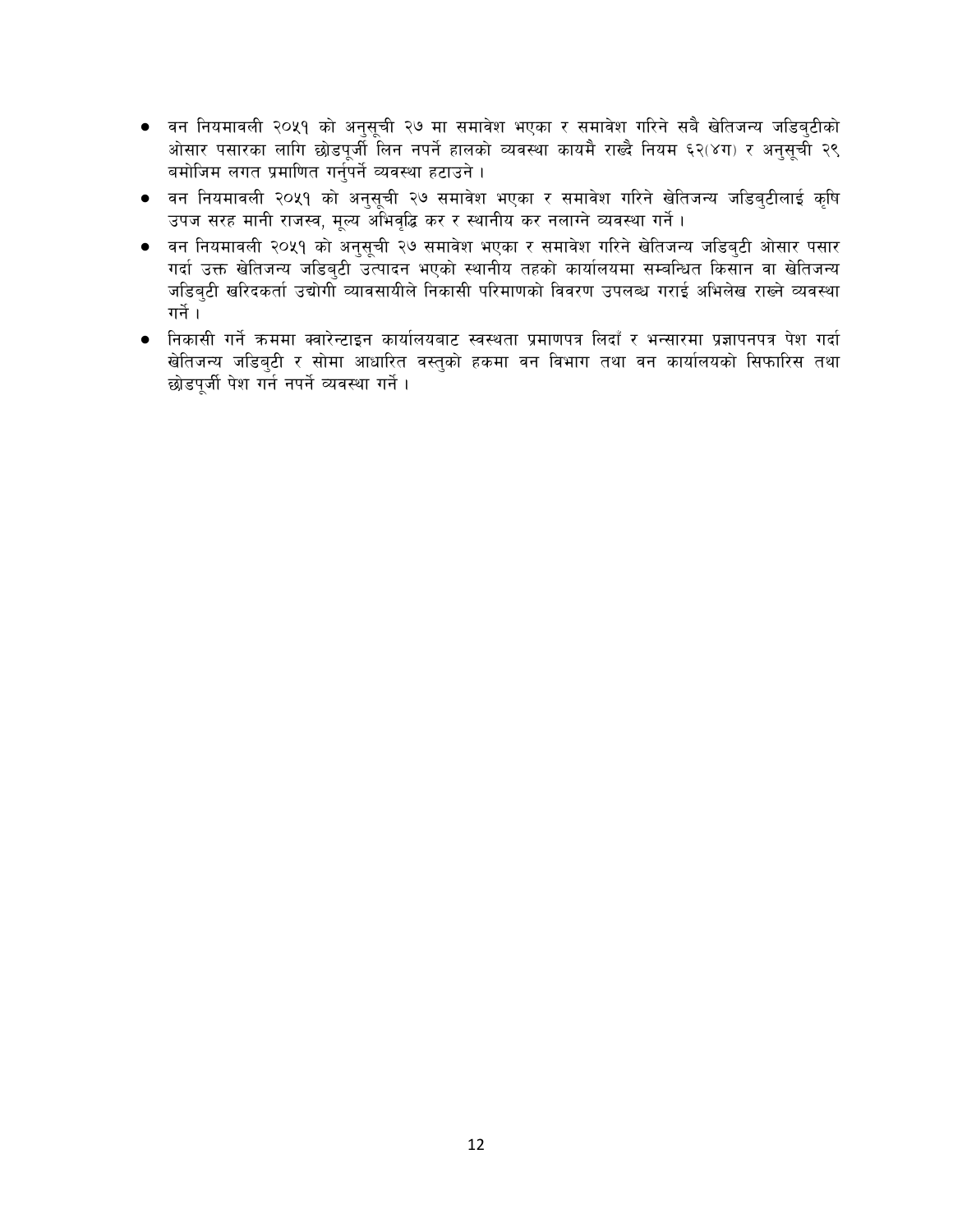#### सन्दर्भ सामग्रीहरु

जैविक विविधता महासन्धि १९९२ खाद्य र कृषिका लागि वानस्पतिक आनुवंशिक स्रोतसम्बन्धी अन्तर्राष्ट्रिय सन्धि २००१ सङ्कटापन्न वन्यजन्तु तथा वनस्पतिको अन्तर्राष्ट्रिय व्यापारसम्बन्धी महासन्धि १९७३ वन ऐन २०४९ वन नियमावली २०५१ सङ्कटापन्न वन्यजन्त् तथा वनस्पतिको अन्तर्राष्ट्रिय व्यापार नियन्त्रण ऐन, २०७३ (पहिलो संशोधन विद्येयक २०७५) औद्योगिक व्यावसाय ऐन २०७३ आर्थिक ऐन २०७५ सहकारी ऐन २०७४ गरिवी निवारण कोष ऐन, २०६३ गाउं/नगरपालिकाको कृषि व्यवसाय प्रवर्द्धन ऐन, २०७४ बैंक तथा वित्तीय संस्था सम्बन्धी ऐन २०७३ युवाहरुलाई व्यावसायिक कृषि कर्जामा प्रदान गरिने व्याज अनुदानसम्बन्धी कार्यविधि २०७१ व्यावसायिक कृषि तथा पशुपन्छी कर्जामा प्रदान गरिने व्याज अनुदानसम्बन्धी कार्यविधि २०७३ जडीबुटी एवं गैरकाष्ठ वन पैदावार विकास नीति, २०६१ वन दशक कार्यक्रमको कार्यक्रम कार्यान्वयन कार्यविधि, २०७१ कृषि वन कार्यक्रम कार्यान्वयन कार्यविधि २०७३ निर्यातमा नगद प्रोत्साहनसम्बन्धी कार्यविधि २०७० नेपाल व्यापार एकिकृत रणनीति (NTIS, 2016) वाणिज्य नीति, २०७२ कृषि विकास रणनीति (२०१५-२०३५) कृषि, पशुपंछी, भूमी व्यवस्था र सहरकारी क्षेत्रको रुपान्तरण मार्गचित्र २०७५ (कार्यान्वयन कार्ययोजना) आर्थिक वर्ष २०७५-७६ को बजेट वक्तव्य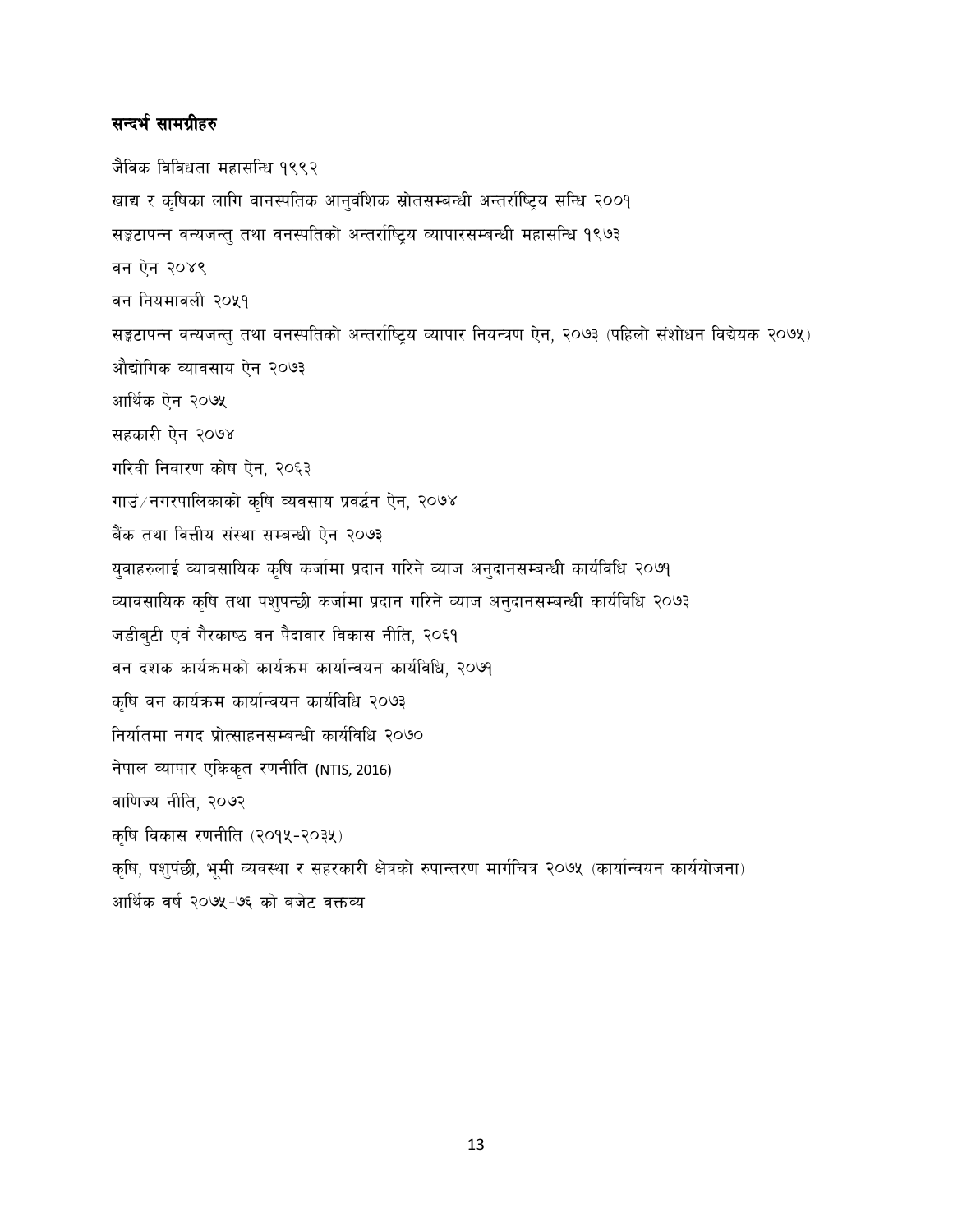| कस                     | खेतिजन्य     | सरकारी       | वन नियमावली २०५१                                |                           | वन ऐन २०४९               | साइटिस्                              | राजस्व  |                       |
|------------------------|--------------|--------------|-------------------------------------------------|---------------------------|--------------------------|--------------------------------------|---------|-----------------------|
|                        | जडिबुटी      | प्राथमिकीकरण |                                                 |                           |                          | दफा ७०क                              |         |                       |
|                        |              |              | अनुसूची ३<br>$(\widetilde{\mathcal{M}}$ डिबुटी) | अनुसूची ६<br>(गैरकाष्ठ वन | अनुसूची २७<br>(ओसार पसार | प्रतिवन्धित<br>(प्रशोधित मात्र खुला) |         |                       |
|                        |              |              |                                                 | पैदावार)                  | गर्न छोडपूर्जि           |                                      |         |                       |
|                        |              |              |                                                 |                           | लिनु नपर्ने)             |                                      |         |                       |
| $\mathsf{P}$           | चिराइतो      | $\checkmark$ | $\checkmark$                                    |                           | $\checkmark$             |                                      |         | $9x -$                |
| २                      | रिट्ठा       | $\checkmark$ | $\checkmark$                                    |                           | $\checkmark$             |                                      |         | ३।-                   |
| ३                      | अमला         | $\checkmark$ | $\checkmark$                                    |                           | $\checkmark$             |                                      |         | $q$ -                 |
| $\propto$              | तेजपात       | $\checkmark$ | $\checkmark$                                    |                           | $\checkmark$             |                                      |         | २।-                   |
| $\chi$                 | कुरिलो,      | $\checkmark$ | $\checkmark$                                    |                           | $\checkmark$             |                                      |         | $4 -$                 |
|                        | सतावरी       |              |                                                 |                           |                          |                                      |         |                       |
| $\boldsymbol{\xi}$     | बोभो         | $\checkmark$ | $\checkmark$                                    |                           |                          |                                      |         | $4 -$                 |
| $\circ$                | सर्पगन्धा/   |              | $\checkmark$                                    |                           |                          | प्रतिवन्धित                          | अनुसूची | २०।-                  |
|                        | चाँदमरुवा    |              |                                                 |                           |                          |                                      | २       |                       |
| $\overline{\varsigma}$ | कचुर ∕वन     |              | $\checkmark$                                    |                           |                          |                                      |         | $x -$                 |
|                        | हलेदो        |              |                                                 |                           |                          |                                      |         |                       |
| ९                      | केसर         |              |                                                 |                           |                          |                                      |         |                       |
| 90                     | अत्तिस       | $\checkmark$ | $\checkmark$                                    |                           |                          |                                      |         | $9x1-$                |
| $\theta$               | टिमुर        | $\checkmark$ | $\checkmark$                                    |                           | $\checkmark$             |                                      |         | $\overline{\zeta}$  - |
| $9$ २                  | सिल्टीमुर    |              | $\checkmark$                                    |                           | $\checkmark$             |                                      |         | २।-                   |
| ۹₹                     | ध्यि्कुमारी  |              | $\checkmark$                                    |                           |                          |                                      |         | $x -$                 |
| $\delta$               | क्यामोमाइल   |              | $\checkmark$                                    |                           |                          |                                      |         |                       |
| qų                     | बेल          |              | $\checkmark$                                    |                           | $\checkmark$             |                                      |         | २।-                   |
| $\gamma$               | लप्सी        |              | $\checkmark$                                    |                           | $\checkmark$             |                                      |         | ३।-                   |
| 90                     | रुद्राक्ष    |              | $\checkmark$                                    |                           | $\checkmark$             |                                      |         | $5 -$                 |
| 95                     | बोधिचित्त    |              |                                                 |                           | $\checkmark$             |                                      |         |                       |
| 9                      | चीउरी        |              | $\checkmark$                                    |                           | $\checkmark$             |                                      |         | ३।-                   |
| २०                     | मसलाको       |              | ✓                                               |                           | $\checkmark$             |                                      |         | ००१२५                 |
|                        | पात          |              |                                                 |                           |                          |                                      |         |                       |
|                        | (इकालिप्टस्) |              |                                                 |                           |                          |                                      |         |                       |
| २१                     | तुलसी        |              |                                                 |                           |                          |                                      |         |                       |
| २२                     | मेन्था (     |              |                                                 |                           |                          |                                      |         | २।-                   |
|                        | प्दिना)      |              |                                                 |                           |                          |                                      |         |                       |
| २३                     | लेमनग्रास    |              | $\checkmark$                                    |                           |                          |                                      |         | $91-$                 |
| 58                     | सिट्रोनेला   |              | ✓                                               |                           |                          |                                      |         | $91-$                 |
| २५                     | पामारोजा     |              | $\checkmark$                                    |                           |                          |                                      |         | $9-$                  |

### तालिका १ : खेतिजन्य जडिबुटीहरुको नीतिगत तथा कानूनी अवस्था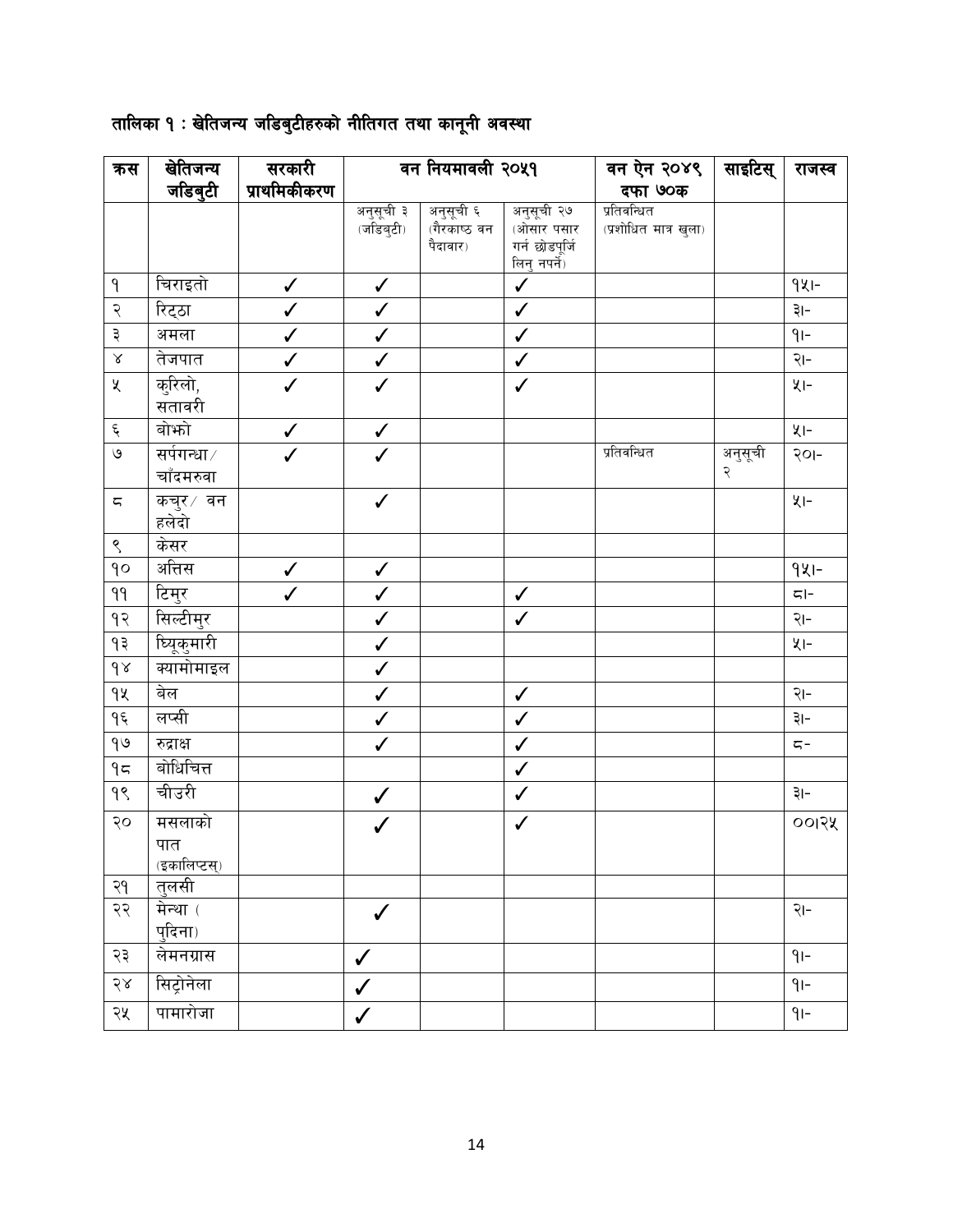# खेतिजन्य जडिबुटीलाई कृषि उपजको रुपमा मान्यता प्रदान गर्नका लागि वन नियमावली २०५१ मा<br>संशोधन गर्नुपर्ने नियम तथा अनुसूचीहरु

| हालको व्यवस्था                                       | संशोधन गर्नुपर्ने व्यवस्था                            |
|------------------------------------------------------|-------------------------------------------------------|
| वन नियमावली २०५१ को अनुसूची ३ मा २१४ वटा             | वन नियमावली २०५१ को अनुसूची ३ मा सूचीकृत              |
| जडिबुटी र अनुसूची ६ मा २६ वटा गैरकाष्ठ वन पैदावार    | गरिएका २१४ वटा जडिबुटी र अनुसूची ६ मा सूचीकृत         |
| सूचीकृत गरिएको ।                                     | गरिएका २६ वटा गैरकाष्ठ वन पैदावार मध्ये खेतिजन्य      |
|                                                      | जडिबुटीहरुलाई उक्त अनुसूचीबाट हटाई अनुसूची २७ मा      |
|                                                      | लैजाने ।                                              |
| वन नियमावली २०५१ को अनुसूची २७ मा १३ वटा             | वन नियमावली २०५१ को अनुसूची २७ मा संशोधन गरी          |
| जडिब्टी र २ वटा गैरकाष्ठ वन पैदावार मात्र समावेश     | सबै किसिमका खेतिजन्य जडिब्टी समावेश गरी यी            |
| भएको ।                                               | जडिबुटीलाई कृषि उपजको रुपमा मान्यता प्रदान गर्ने      |
|                                                      | व्यवस्था गर्ने ।                                      |
| नियम ६२(४ग). उपनियम (४क) र (४ख) बमोजिम काठ           | नियम ६२(४ग) संशोधन गरी कृषि उपजको रुपमा रहने          |
| दाउरा, जडीब्टी वा अन्य वन पैदावार ओसार प्सार गर्दा   | खेतिजन्य जडिबुटीको ओसार पसार गर्दा लगत प्रमाणित       |
| सम्बन्धित जिल्ला वन कार्यालय वा सो कार्यालयको        | गराउने व्यवस्था हटाई किसान वा उद्योगी व्यवसायीले      |
| कार्यक्षेत्रभित्रको इलाका वन कार्यालयबाट काठ दाउराको | खेतिजन्य जडिबुटी शुरु उत्पादन हुने स्थानीय तहमा       |
| हकमा अनुसूची-२८ बमोजिम र जडीबुटी वा अन्य वन          | विवरण उपलब्ध गराउने व्यवस्था गर्ने ।                  |
| पैदावारको हकमा अनुसूची-२९ बमोजिम लगत प्रमाणित        |                                                       |
| गराउन् पर्नेछ ।                                      |                                                       |
| वन नियमावली २०५१, अनुसूची २९                         | वन नियमावली २०५१ को अनुसूची २९ हटाउने ।               |
| विरुवा संरक्षण नियमावली २०६४, नियम ८(१)(ख)           | नियम ८(१)(ख) अनुसार स्वस्थ्यता प्रमाणपत्र लिनका       |
|                                                      | लागि पेश गर्नुपर्ने कागजातहरु अन्तर्गत निकासी गरिने   |
|                                                      | वस्त् वन पैदावार भए वन विभागबाट जारी भएको             |
|                                                      | छोडपूर्जी समेत पेश गर्नुपर्ने व्यवस्था गरिएकोमा सो    |
|                                                      | व्यवस्था हटाउने ।                                     |
| भन्सार नियमावली २०६४, नियम २१                        | कृषिजन्य जडिबुटी र सोमा आधारित वस्तु निकासी गर्दा     |
|                                                      | पेश गर्ने प्रज्ञापनपत्रका साथ सम्बन्धित निकायको       |
|                                                      | सिफारिस, इजाजत वा प्रमाणपत्र पेश गर्न नपर्ने व्यवस्था |
|                                                      | गर्ने ।                                               |